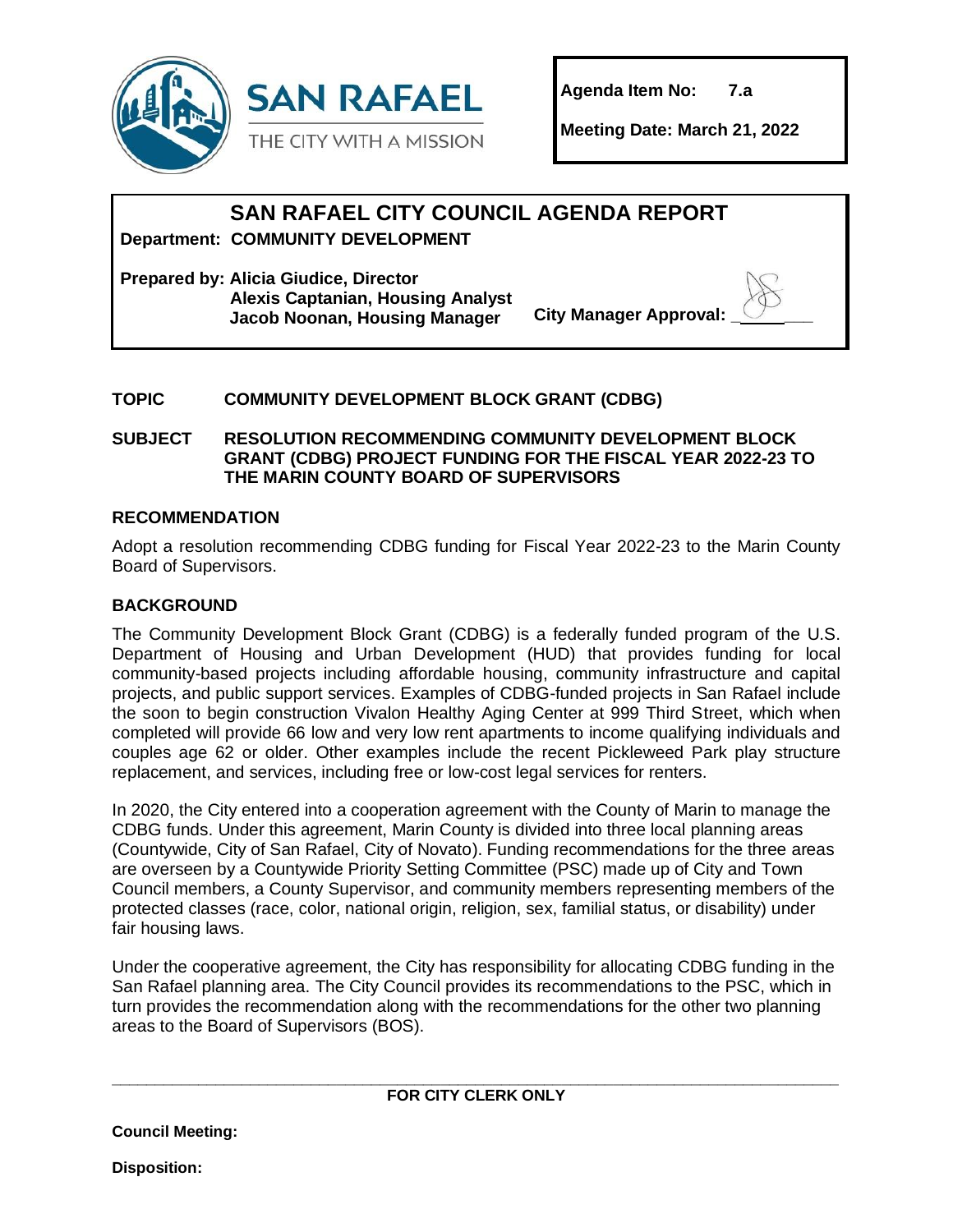In May 2022, the BOS will hold a public hearing and act on the funding recommendations from the City and the PSC. Following BOS action, the recommendations will be submitted to HUD.

# **ANALYSIS**

The CDBG program uses a two-year application cycle. Housing and community infrastructure/ capital projects apply for funding using a two-year project timeline and budget. There is a minimum grant size of \$15K per year, and Countywide projects may receive funding from each planning area to bring their grant amount up to \$15K. While applications are only received every two years, funding allocations must be approved annually based on the project's past performance and expected funding allocated by HUD.

# **Evaluation Guidelines**

All applications received by the County were evaluated based on the criteria listed below:

HUD National Objective Thresholds:

- Benefit low- and moderate-income persons.
- Prevent or eliminate blight or meet other community development needs for low- and moderate-income persons.

PSC Enhanced Thresholds:

- Support projects that affirmatively further fair housing and have the commitment and capacity to engage in affirmative marketing. 1
- Prioritize projects that serve members of the protected classes as defined by HUD.
- Prioritize projects that serve low-income persons.

Project Evaluation Criteria:

- Readiness—can awarded funds be completely expended during the grant year?
- Sustainability—does the organization have the capacity to sustain a project or program beyond this federal funding period?
- Effectiveness and Accountability—does the organization have the capacity and track record to effectively conduct the project and administer federal funds?
- Prioritize projects that will provide the greatest impact.

In addition to the criteria set forth by HUD, the Countywide PSC approved establishing two additional priorities for funding CDBG and HOME housing projects:

- Family Housing<sup>2</sup>
- Land trust model in eastern Marin that provides home ownership opportunities (In this context, Eastern Marin is defined as all areas in Marin except West Marin).

<sup>&</sup>lt;sup>1</sup> Affirmative Marketing is targeted outreach about program opportunities to groups of people otherwise least likely to apply for or receive those opportunities. Given Marin's history of segregation, the protected class populations typically included in Affirmative Marketing are Black/African American, Asian/Pacific Islander, and Latinx. Programs that do not conduct broad affirmative marketing are less competitive in the allocation process.

<sup>2</sup> Family Housing has been identified as a need in both the County's Consolidated Plan and Analysis of Impediments to Fair Housing Choice. In addition, HUD is requiring Marin's CDBG and HOME grant funding to contribute to the creation of at least 100 new family housing units by 2022. The only application for a project developing family housing this year is Eden Housing's Coast Guard Housing.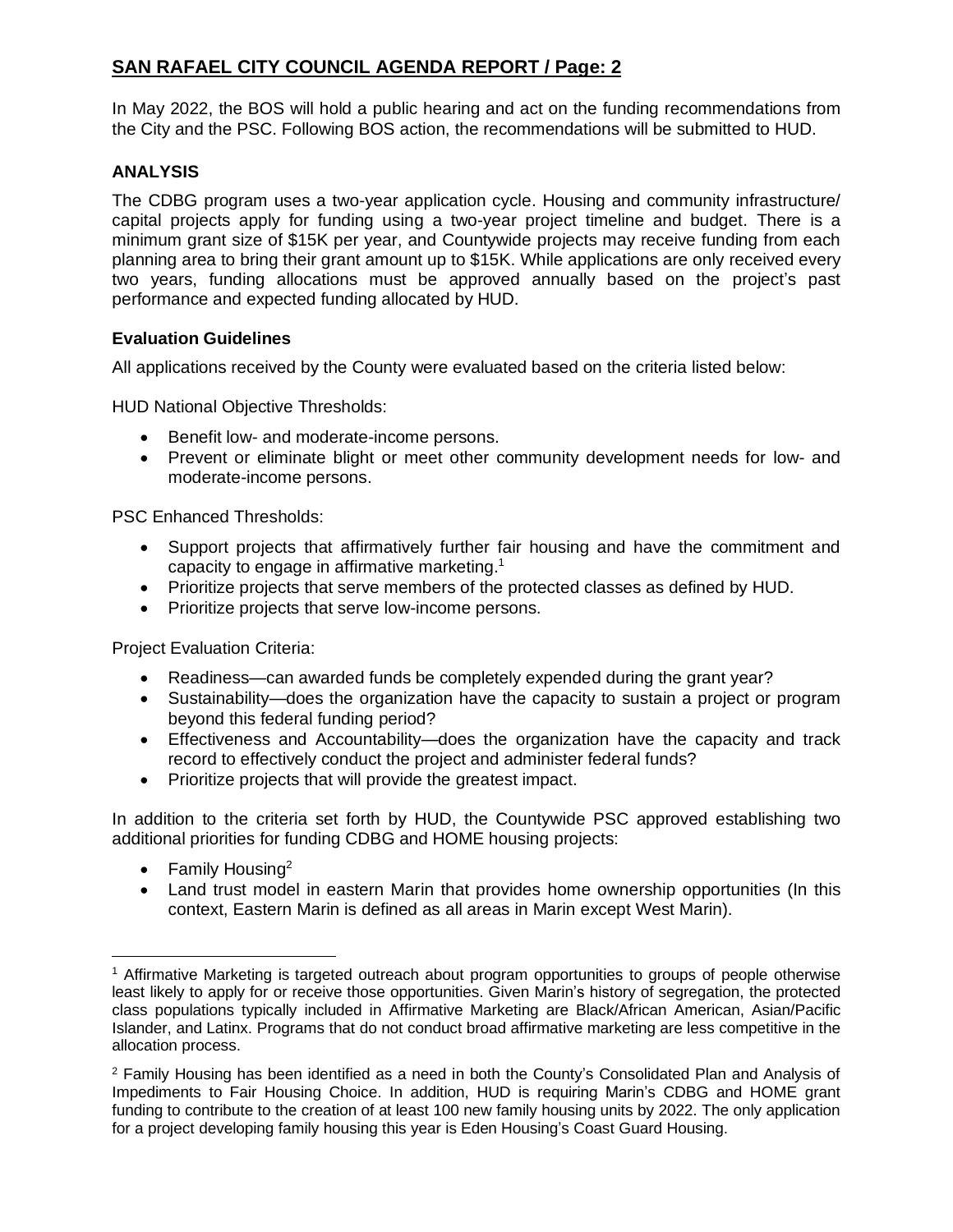The PSC also established the following priorities for public services projects:

- **Basic Health Services**  includes services that prevent or treat medical conditions for individuals who are un-insured, under-insured, or people with low incomes who cannot afford their deductible. Programs and services include but are not limited to preventative health such as immunizations, childcare from birth, periodic health evaluations for adults, voluntary family planning services, children's eye and ear examinations to determine the need for vision and hearing correction, and hygiene services. Services may also include medically necessary emergency health care, inpatient and outpatient treatment, diagnostic laboratory and diagnostic and therapeutic radiologic services, and provision of prescription drugs.
- **Children, Youth, and Parent Support Services**  includes services that target lowincome families and address disparities in access to early childhood education, high costs of childcare county-wide, and family self-sufficiency. Programs and services include but are not limited to supporting childcare scholarships, student extracurricular activities, parent engagement and training, case management, therapeutic services, transportation, home visitations, and family legal supports.
- **Food Security** includes services that provide physical and/or economic access to food to meet dietary needs for a productive and healthy life. Programs and services include but are not limited to free meal sites, food banks, grocery subsidies, home-delivered meals, and other programs that provide food to people in need.
- **Housing Support Services** includes services that assist individuals in accessing stable housing, prevent discrimination in housing choice, and aid renters in maintaining stable housing. Programs and services include but are not limited to fair housing counseling, legal support, housing locators, and down payment and rental assistance.

# **CDBG Funding – City of San Rafael Planning Area**

The charts beginning on the following page provide the funding recommendations based on the evaluation criteria above. The San Rafael planning area allocations are in bold. Following each chart is a brief description of the project(s) recommended for funding.

The estimated amount of CDBG funding available for the San Rafael planning area, as determined by the HUD formula included in the cooperative agreement, in 2022-2023 is \$485,000 (sum of "San Rafael Recommended Funds" in Attachment 2). Per HUD regulation, a maximum of \$70,000 can be used for public services, a minimum of \$205,000 must be spent on housing, and the remaining \$210,000 can be spent on either housing or community infrastructure/capital projects.

A list of the applications received for the San Rafael Planning Area and for Countywide projects serving the San Rafael Planning Area is provided as Attachment 2. The recommendations for allocating the San Rafael planning area CDBG funds and total expected allocations including funding from the other planning areas are also included. The list of all applications received by the County for funding in the current round can be accessed online via these links. This list of applications includes applications for Countywide Planning Area and the Novato Planning Area in addition to funding applications for the San Rafael Planning Area: [Community](https://www.marincounty.org/-/media/files/departments/cd/federal-grants/2022_23/application-forms/202224-cdbg-c-projects.pdf?la=en)  [Infrastructure/Capital Projects,](https://www.marincounty.org/-/media/files/departments/cd/federal-grants/2022_23/application-forms/202224-cdbg-c-projects.pdf?la=en) [Housing Projects,](https://www.marincounty.org/-/media/files/departments/cd/federal-grants/2022_23/application-forms/202224-cdbg-and-home-housing-projects.pdf?la=en) and [Public Services Projects.](https://www.marincounty.org/-/media/files/departments/cd/federal-grants/2022_23/application-forms/202224-cdbg-ps-projects.pdf?la=en)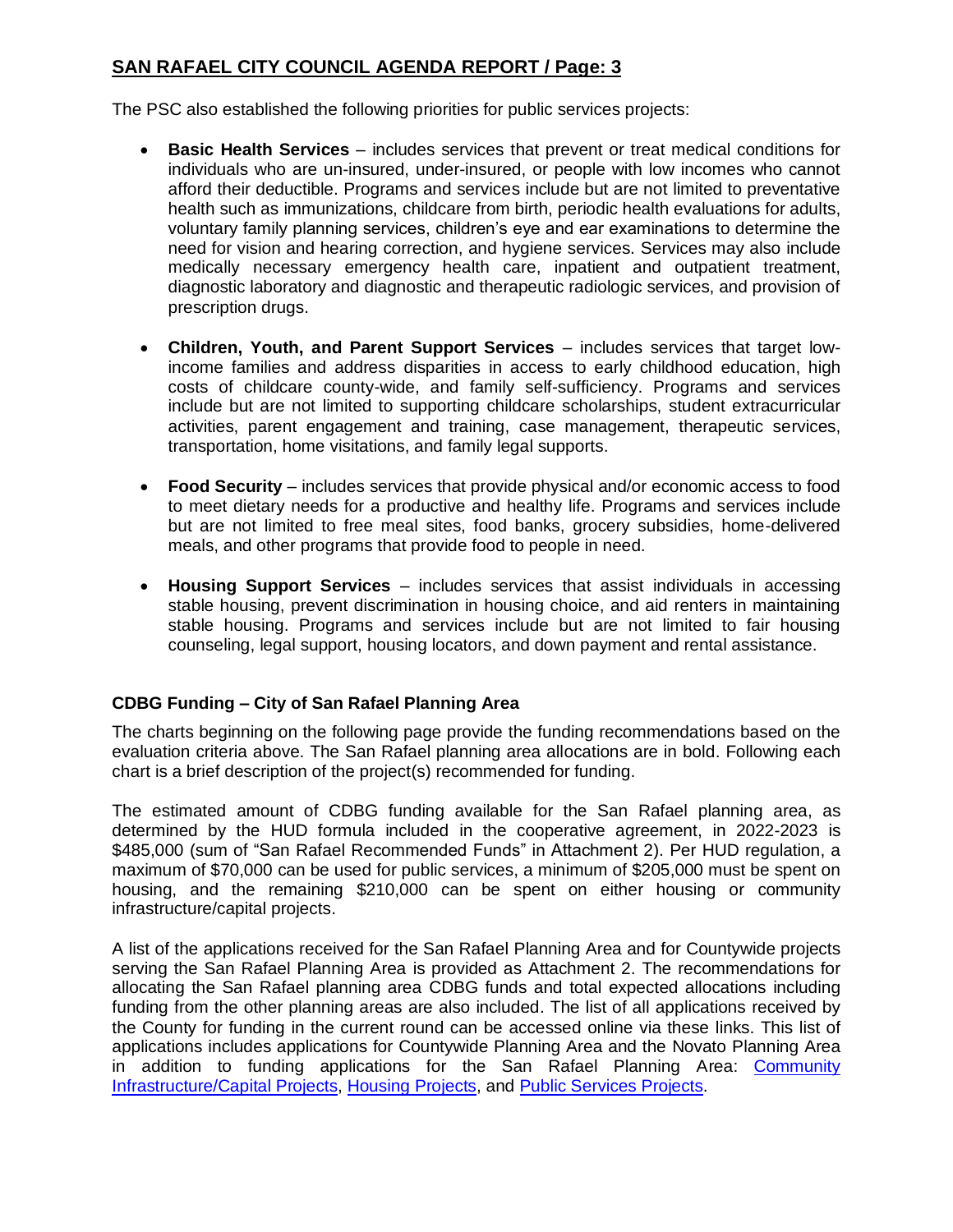# **Housing Projects**

Six (6) housing projects submitted applications for funding from the San Rafael Planning Area. The six (6) projects have a Year-1 funding request of \$1,290,800.

- Five (5) of those projects are countywide, which will result in units or services available to current San Rafael residents.
- The one project based in San Rafael with a total funding request of \$300,000 applied for Year-2 funding only. (Belvedere St. Project, Canal Alliance)
- The one family-housing project was determined to be ineligible due to regulatory flood hazards located on the property.

Following CDBG guidelines, the minimum of \$205,000 in CDBG funds available for 2022 must be spent on housing projects. The funding recommendation totaling \$265,000 is as follows:

| <b>Housing Project Funding</b><br><b>Applications</b> | Year 1 CDBG<br>Request | Year 2 CDBG<br><b>Request</b> |           | <b>San Rafael</b><br>Year 1 |            | <b>Expected Total</b><br><b>CDBG</b><br>Allocations Yr 1 |
|-------------------------------------------------------|------------------------|-------------------------------|-----------|-----------------------------|------------|----------------------------------------------------------|
| Eden Housing, Inc (CHDO)                              |                        |                               |           |                             |            |                                                          |
| <b>Point Reyes Coast Guard</b>                        | \$<br>273,000          | \$                            | 273,000   |                             | Ineligible | \$                                                       |
| <b>Episcopal Community Services</b>                   |                        |                               |           |                             |            |                                                          |
| 1251 S. Eliseo                                        | \$<br>500,000          | \$                            | 500,000   | \$                          | 92,500     | \$<br>408,250                                            |
| Homeward Bound of Marin                               |                        |                               |           |                             |            |                                                          |
| <b>Novato Veterans and Workforce</b>                  |                        |                               |           |                             |            |                                                          |
| Housina                                               | \$<br>250,000          | \$                            |           | \$                          | 92,500     | \$<br>250,000                                            |
| Marin Center for Independent                          |                        |                               |           |                             |            |                                                          |
| Living                                                |                        |                               |           |                             |            |                                                          |
| <b>Residential Access Modification</b>                |                        |                               |           |                             |            |                                                          |
| Program                                               | \$                     | \$                            | 18,000    | \$                          |            | \$                                                       |
| <b>Residential Rehabilitation Loan</b>                |                        |                               |           |                             |            |                                                          |
| Program                                               | \$<br>267,800          | \$                            | 282,200   | \$                          | 80,000     | \$<br>250,000                                            |
| <b>Canal Alliance</b>                                 |                        |                               |           |                             |            |                                                          |
| Canal Alliance Affordable Housing                     | \$                     | \$                            | 300,000*  | \$                          |            | \$                                                       |
| * San Rafael only request                             | \$<br>1,290,800        | \$                            | 1,373,200 | \$                          | 265,000    |                                                          |

*1251 S Eliseo* (Episcopal Community Services) is a former skilled nursing facility that will be renovated into 43 units of supportive housing for chronically homeless adults plus one manager's unit. When completed the project will provide housing for the regional homeless population throughout Marin County, including San Rafael.

*Novato Veterans and Workforce Housing* (Homeward Bound of Marin) is a future housing community providing 24 affordable 1-bedroom apartments of supportive housing for formerly homeless veterans and 26 1-bedroom apartments for formerly homeless adults and small families who are re-entering the workforce. When completed the project will provide housing for the regional homeless population throughout Marin County, including San Rafael.

Residential Rehabilitation Loan Program is administered by the County and offers affordable loans to income qualifying homeowners to complete needed home repairs.

# **Capital Projects**

Two applications for community infrastructure and capital projects were received serving San Rafael. Staff recommends the following capital application for Year 1, totaling the full \$150,000.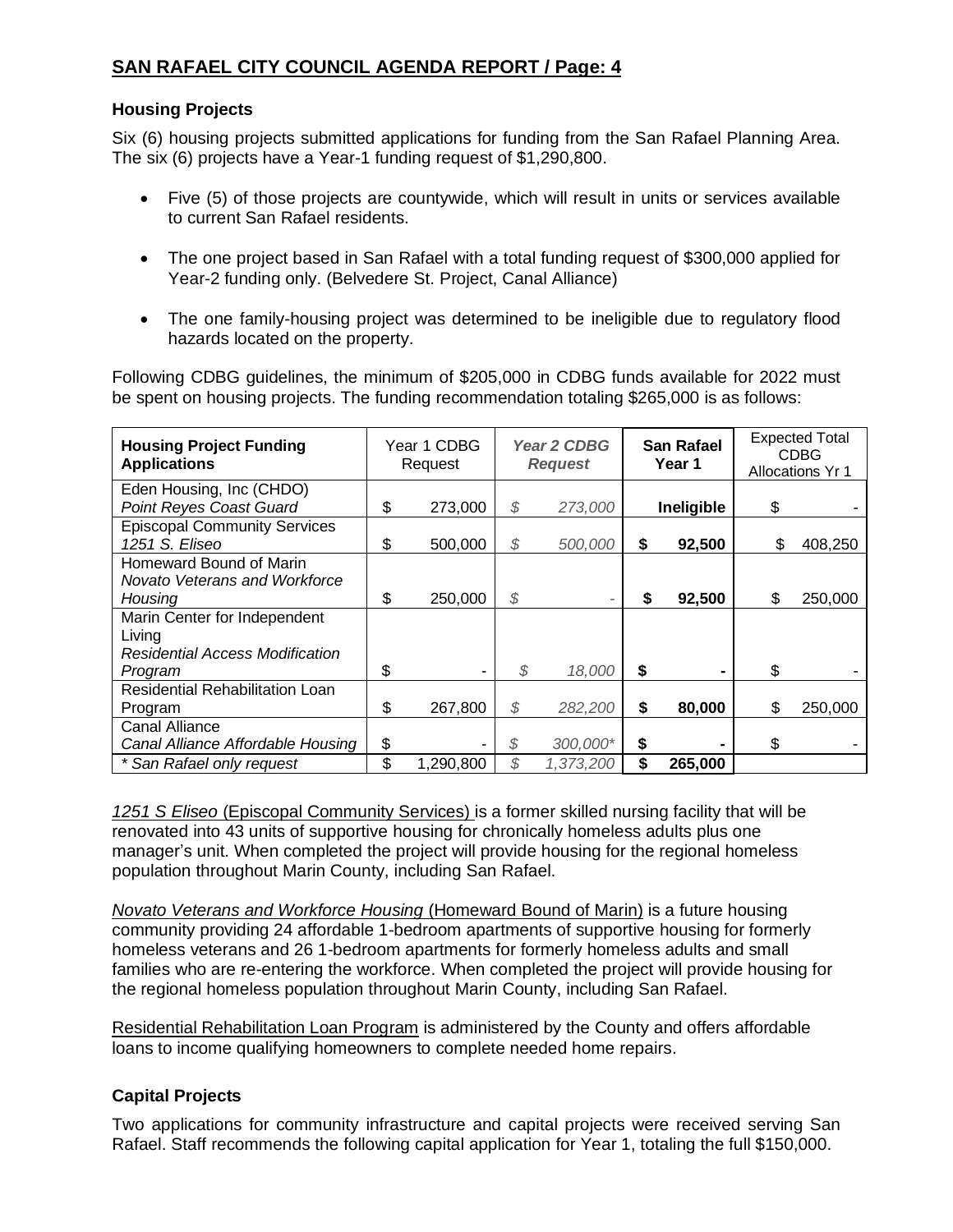| <b>Capital Project Funding</b><br><b>Applications</b> |    | Year 1 CDBG<br>Request | Year 2 CDBG<br><b>Request</b> |    | <b>San Rafael</b><br>Year 1 |    | <b>Expected Total</b><br><b>CDBG</b><br><b>Allocations Yr 1</b> |
|-------------------------------------------------------|----|------------------------|-------------------------------|----|-----------------------------|----|-----------------------------------------------------------------|
| City of San Rafael Department of<br>Public Works*     |    |                        |                               |    |                             |    |                                                                 |
| Canal Area Pathway Projects                           | \$ | ۰                      | 350,000                       | \$ | ۰                           | \$ |                                                                 |
| <b>Community Action Marin</b>                         |    |                        |                               |    |                             |    |                                                                 |
| Renovation of the De Colores                          |    |                        |                               |    |                             |    |                                                                 |
| Children's Center & Safety Net                        |    |                        |                               |    |                             |    |                                                                 |
| Services Hub to Increase                              |    |                        |                               |    |                             |    |                                                                 |
| Childcare for Families of Low                         |    |                        |                               |    |                             |    |                                                                 |
| <i>Income</i>                                         |    | 150,000                | 50,000                        | \$ | 150,000                     | S  | 150,000*                                                        |
| * San Rafael only request                             | ጦ  | 150,000                | 400,000                       | S  | 150,000                     |    |                                                                 |

*De Colores Children's Center and Safety Net Services Hub* (Community Action Marin) currently provides childcare and healthy meals to 33 children Monday through Friday. As proposed, the renovations will increase the capacity of the center to provide services and healthy meals for 17 additional children in San Rafael.

# **Public Services**

The chart on the following page provides funding recommendations for public services. The County expects to receive an allocation of approximately \$70,000 for public services in 2022-23 for the San Rafael planning area. This allocation is based on 15% of the total entitlement funding available through CDBG for public services. The overall allocation to each planning area is a percentage of this total, less the allowed administration costs and required fair housing service funding. No more than the amount indicated in this staff report may be spent on public services, which is based on the overall countywide grant's 15% cap. The amount of funding allocated to public services can be reduced, however, it cannot be increased.

There are a total of 13 projects applying for public services funding—12 Countywide projects with a portion of services going to San Rafael residents, and one (1) serving San Rafael only. Staff recommends funding for five (5) public services projects totaling \$70,000 in CDBG monies, the maximum allowed by HUD.

| <b>Public Service Funding</b><br><b>Applications</b>       | 2021-22 San<br><b>Rafael</b><br><b>Allocation</b> | <b>CDBG</b><br>Request for<br>2022-23 | <b>San Rafael</b><br>Year 1 | <b>Total CDBG</b><br><b>Allocations</b> |
|------------------------------------------------------------|---------------------------------------------------|---------------------------------------|-----------------------------|-----------------------------------------|
| Bambini Yoga Project<br><b>Wednesday Food Distribution</b> |                                                   |                                       |                             |                                         |
| Center at Martin Luther King Jr.                           |                                                   |                                       |                             |                                         |
| Academy                                                    | S                                                 | 17,674                                | \$                          | \$                                      |
| <b>Center for Employment</b>                               |                                                   |                                       |                             |                                         |
| Opportunities, Inc.                                        |                                                   |                                       |                             |                                         |
| <b>Employment &amp; Training Services</b>                  |                                                   |                                       |                             |                                         |
| for Formerly Incarcerated Marin                            |                                                   |                                       |                             |                                         |
| <b>County Residents</b>                                    |                                                   | 15,000                                | \$                          | \$                                      |
| <b>Community Action Marin</b>                              |                                                   |                                       |                             |                                         |
| Driving to Thriving Project:                               |                                                   |                                       |                             |                                         |
| <b>Commercial Driver's License</b>                         |                                                   |                                       |                             |                                         |
| Workforce Development Project                              |                                                   | 65,000                                |                             |                                         |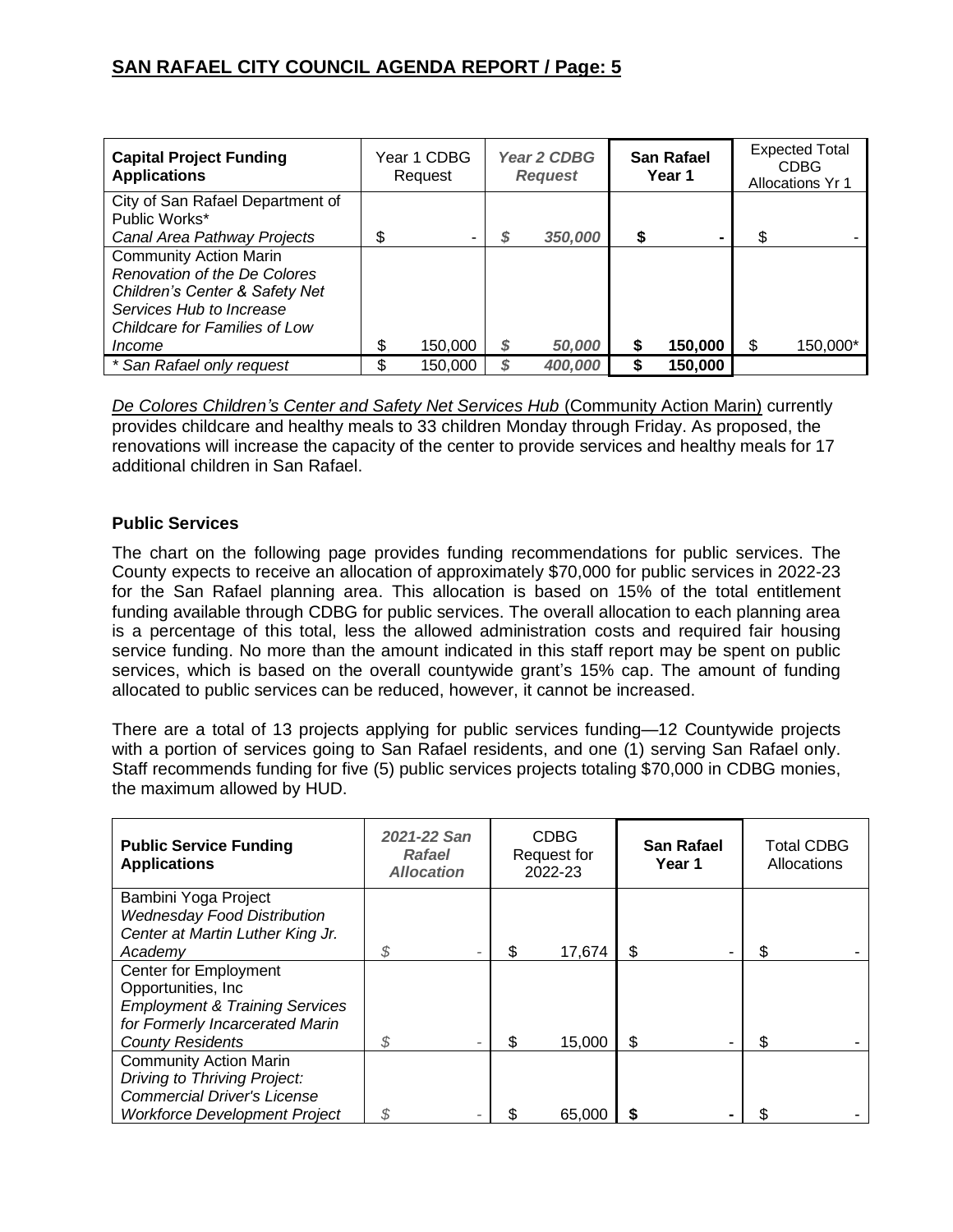| <b>Public Service Funding</b><br><b>Applications</b>                                                                |               | 2021-22 San<br><b>Rafael</b><br><b>Allocation</b> | <b>CDBG</b><br>Request for<br>2022-23 | <b>San Rafael</b><br>Year 1 | <b>Total CDBG</b><br>Allocations |
|---------------------------------------------------------------------------------------------------------------------|---------------|---------------------------------------------------|---------------------------------------|-----------------------------|----------------------------------|
| Covia Foundation<br><b>Home Match Marin</b>                                                                         | $\mathcal{L}$ | 8,000                                             | \$<br>15,000                          | \$<br>7,500                 | \$<br>15,000                     |
| ExtraFood.org<br><b>Building an Equitable and</b><br>Sustainable Food Safety Net in<br><b>Marin County</b>          | \$            |                                                   | \$<br>25,000                          | \$<br>7,750                 | \$<br>15,000                     |
| Fair Housing Advocates of<br>Northern California<br>Fair Housing Counseling and<br>Education (HUD required funding) | \$            | 25,000                                            | \$<br>75,000                          | \$                          | \$<br>65,000*                    |
| Family & Children's Law Center<br><b>Domestic Violence Legal Services</b><br>for Low Income Families                | $\mathcal{L}$ | 6,750                                             | \$<br>30,000                          | \$<br>9,750                 | \$<br>15,000                     |
| In Spirit<br><b>Food Stipend and Caregiver</b><br><b>Financial Aid Expansion Program</b>                            | \$            |                                                   | \$<br>48,800                          | \$                          | \$                               |
| Legal Aid of Marin<br>Keeping Marin Residents in their<br>Homes                                                     | \$            | 18,240                                            | \$<br>40,000                          | \$<br>22,000                | \$<br>34,500                     |
| Marin County Dental Care<br>Foundation<br><b>Helping Children Smile</b>                                             | \$            |                                                   | \$<br>50,000                          | \$                          | \$                               |
| <b>Multicultural Center of Marin</b><br>Equity in Access for Self-<br>Sufficiency                                   | \$            |                                                   | \$<br>65,000                          | \$                          | \$                               |
| Vivalon<br>Nourish by Vivalon<br>City of San Rafael/Pickleweed                                                      | \$            |                                                   | \$<br>65,000                          | \$                          | \$                               |
| Preschool<br>Preschool/Pickleweed Preschool                                                                         | $\mathcal{L}$ | 21,500                                            | \$<br>44,424                          | \$<br>23,000                | \$<br>23,000**                   |
| *Required Fair Housing Services<br>**San Rafael only request                                                        |               |                                                   | \$<br>555,898                         | \$<br>70,000                |                                  |

*Home Match Marin* (Covia Foundation) provides a roommate matching service. The program is mainly used by older adults. Benefits of the program include providing a means for older residents to remain in their homes and to supplement incomes, while avoiding isolation.

**Building an Equitable and Sustainable Food Safety Net in Marin County (ExtraFood.org)** distributes unused fresh foods from local participating businesses to lower income families. The program supports access to healthy foods while reducing food waste.

*Domestic Violence Legal Services for Low Income Families* (Family and Children's Law Center) supports victims of domestic violence. The funding requested anticipated assisting 70 lower income individuals and their children.

*Keeping Marin Residents in their Homes* (Legal Aid Marin) provides free legal assistance to extremely low income renters experiencing eviction or threat of eviction. The funding requested anticipated assisting 75 renters.

*Preschool/Pickleweed Preschool* (City of San Rafael, Pickleweed Preschool) provides preschool programming for 68 children in the Canal Neighborhood.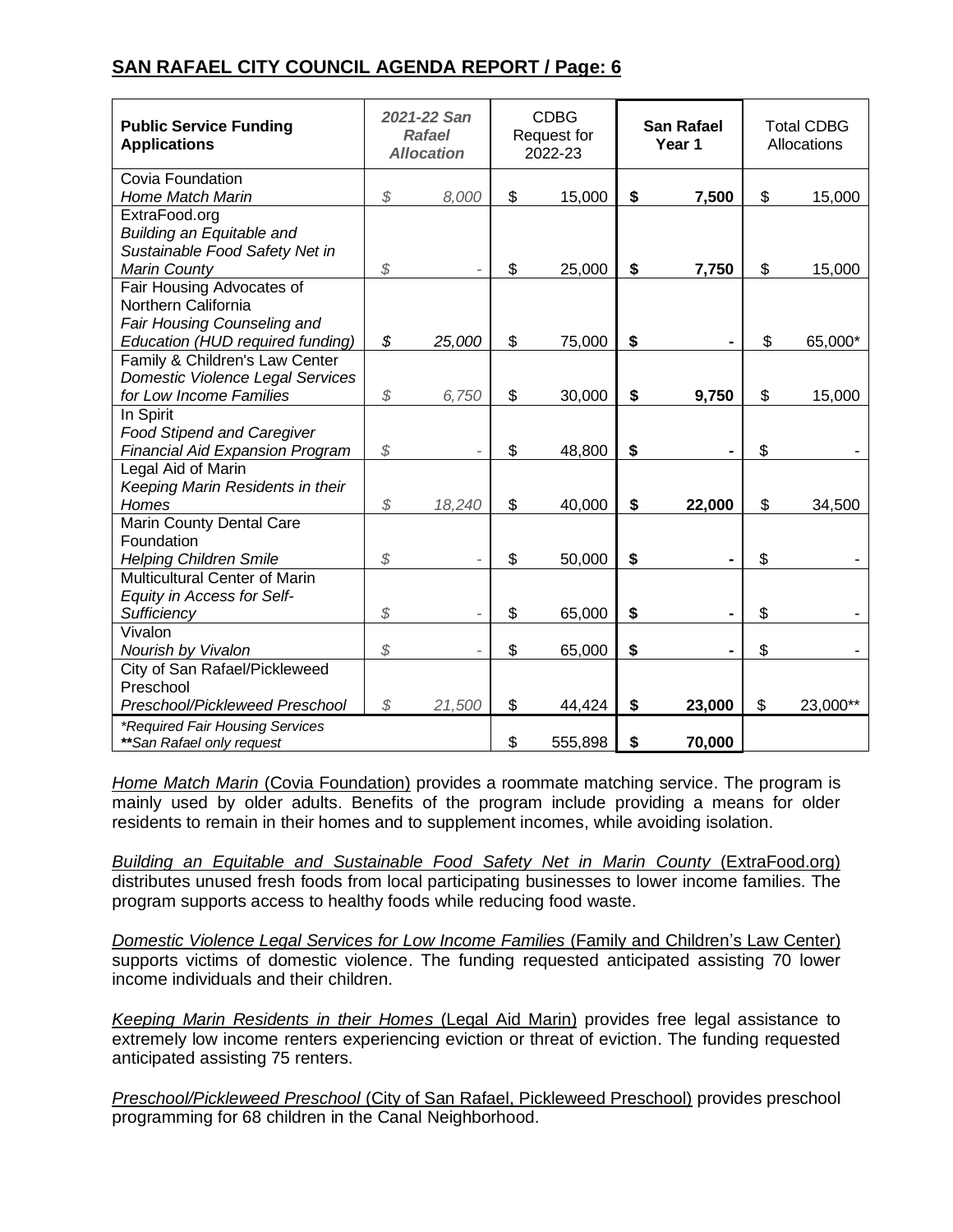# **FISCAL IMPACT:**

There is no direct cost or revenue impact from the recommended action.

City is directing HUD funds to specific projects. Allocating funds to potential City projects may allow City general and capital funds to be allocated to other priorities.

Funds for the County of Marin's 2022-2023 CDBG program funding cycle come from the Fiscal Year 2022 federal budget, which runs from October 1, 2021, to September 30, 2022. The funding is allocated formulaically to entitled cities and counties. Three factors are included in the San Rafael Planning Area allocation formula: population, overcrowding, and poverty. Because the 2020 Census data, which is required to update the calculation has not yet been released, the planning area percentages are consistent with previous years. In addition, the County of Marin has not yet received its CDBG program allocation from HUD for the coming year. Therefore, the recommendations provided in this report are based on last year's allocation. The recommendations shall be adjusted proportionately and subject to program guidelines as necessary if the 2022-23 allocation differs from the 2021-22 allocation.

# **OPTIONS:**

- 1. Approve the CDBG funding as recommended.
- 2. Make different allocations of CDBG funding. (Funds may be shifted within categories, but the Public Services category cannot exceed \$70,000.)
- 3. Let the Countywide Priority Setting Committee provide a recommendation for the San Rafael Planning Area funding requests.
- 4. Provide direction to staff.

# **ACTION REQUIRED:**

Adopt a resolution recommending CDBG funding for Fiscal Year 2022-23 to the Marin County Board of Supervisors.

# **ATTACHMENTS**

- Attachment 1 Resolution
- Attachment 2 Exhibit A to Resolution 2022-23 CDBG Project Allocations
- Attachment 3 PSC 2022-23 Roster

Attachment 4 2022-24 CDBG Application Guidelines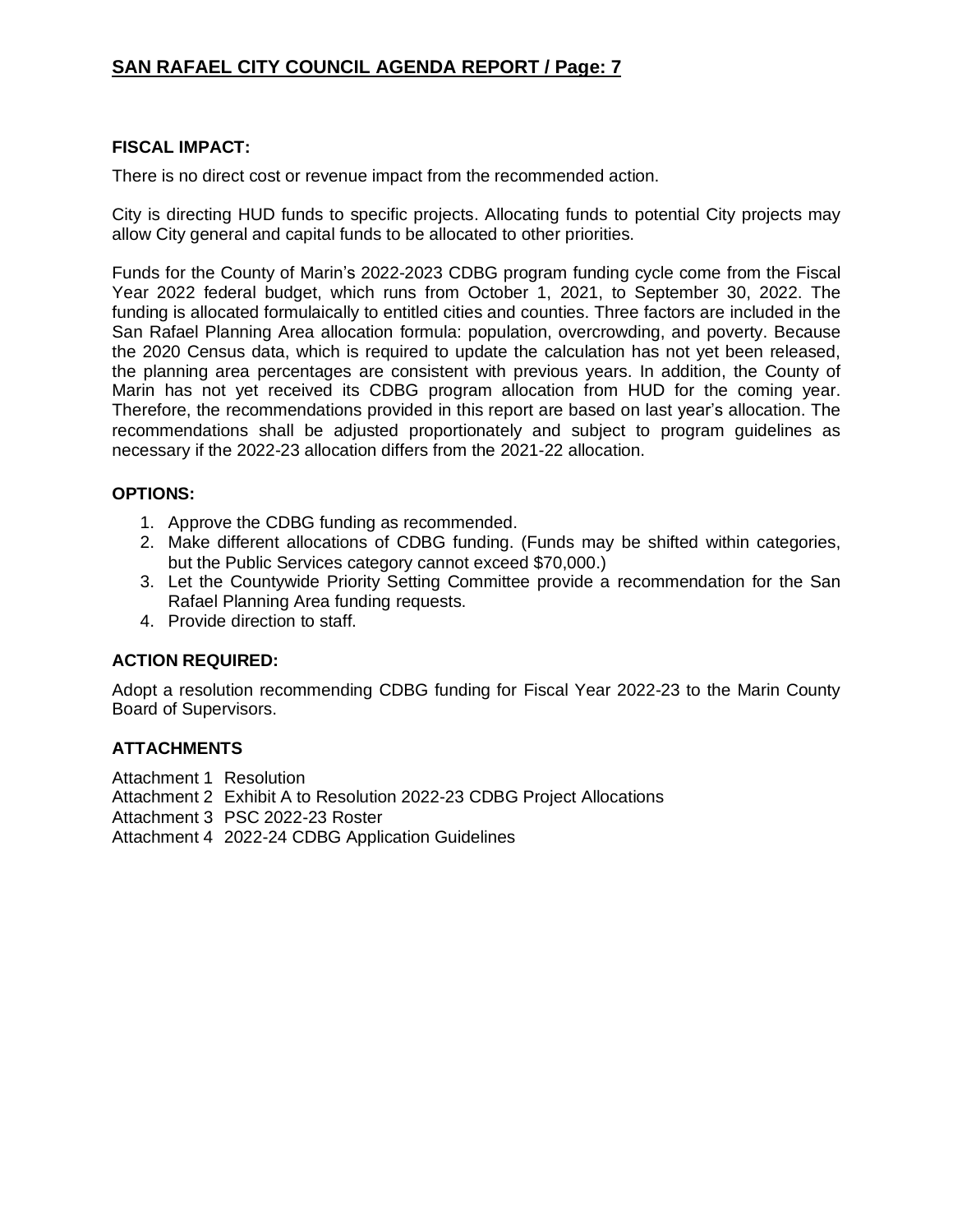## **RESOLUTION NO. \_\_\_\_\_\_\_\_\_\_\_\_**

## **RESOLUTION OF THE SAN RAFAEL CITY COUNCIL RECOMMENDING COMMUNITY DEVELOPMENT BLOCK GRANT (CDBG) PROJECT FUNDING FOR THE FISCAL YEAR 2022-23 TO THE MARIN COUNTY BOARD OF SUPERVISORS**

**BE IT RESOLVED** by the Council of the City of San Rafael as follows:

**WHEREAS** in June 1999, the City Council revised the Cooperation Agreement with the County of Marin for Community Development Block Grant (CDBG) funds whereby the City remained in the County system; and

**WHEREAS** in December 1999, the City devised a project selection process for CDBG projects; and

**WHEREAS** on March 21, 2022, in accordance with the adopted project selection process the City Council reviewed the submitted applications;

**NOW, THEREFORE IT IS HEREBY RESOLVED** that the City Council recommends to the Marin County Board of Supervisors that the \$485,000 in CDBG funds available for allocation by the City of San Rafael be distributed to the projects and in the amounts shown on Exhibit A attached hereto and incorporated herein by reference, subject to adjustments necessary to accommodate any changes in the final allocation given to the County of Marin by the federal Department of Housing and Urban Development (HUD).

**I, LINDSAY LARA,** City Clerk of the City of San Rafael, hereby certify that the foregoing resolution was duly and regularly introduced and adopted at a regular meeting of the Council of said City held on the 21st day of March 2022, by the following vote:

**AYES: COUNCIL MEMBERS:**

**NOES: COUNCIL MEMBERS:**

**ABSENT: COUNCIL MEMBERS:**

**Lindsay Lara, City Clerk**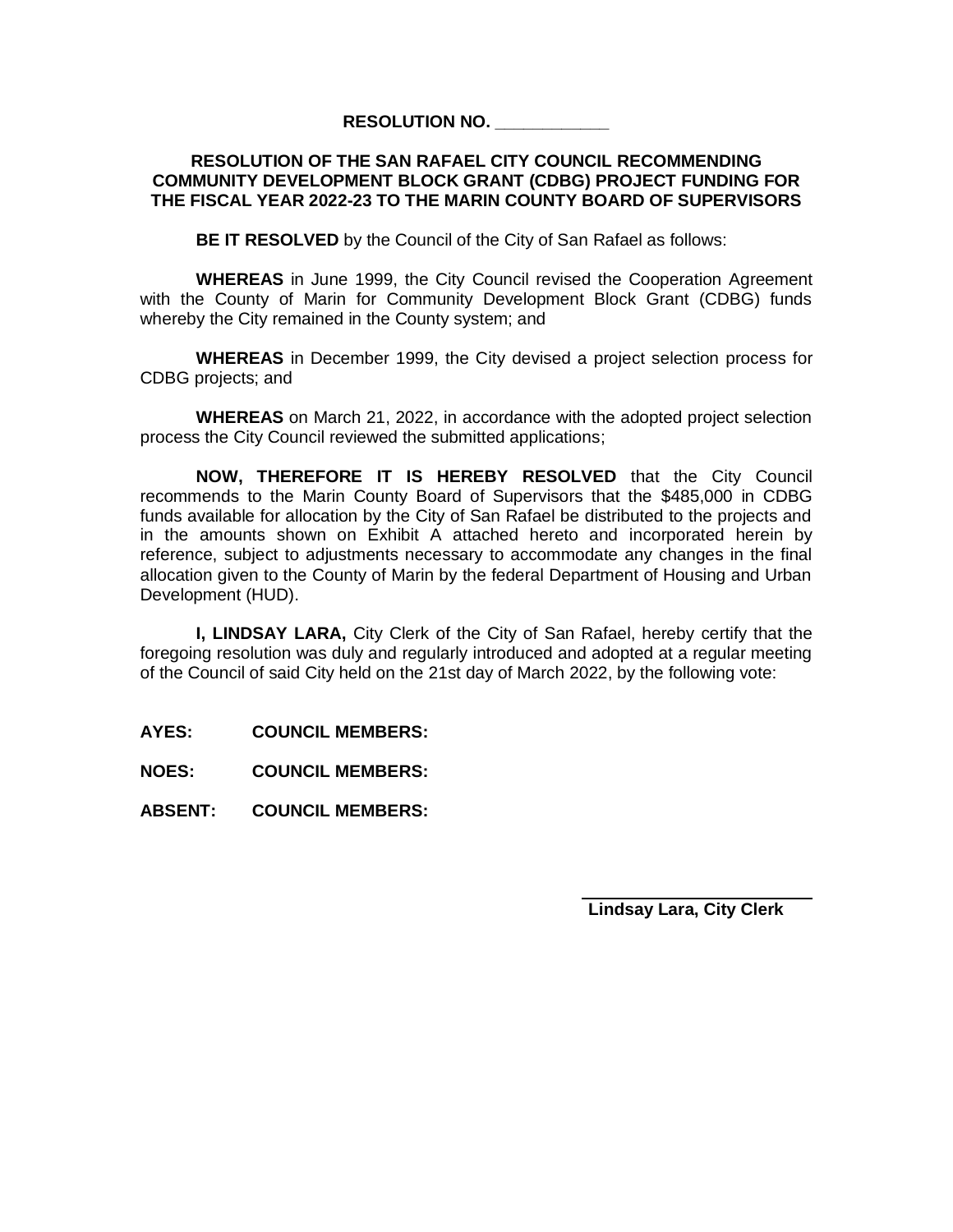| Project#       | <b>Project Sponsor</b>              | <b>Project Name</b>                     | Countywide<br><b>Funding Request</b> |                          | <b>San Rafael</b><br><b>Allocation</b> |                          | <b>Total CDBG</b><br><b>Allocations</b> |         |
|----------------|-------------------------------------|-----------------------------------------|--------------------------------------|--------------------------|----------------------------------------|--------------------------|-----------------------------------------|---------|
| <b>HOUSING</b> |                                     |                                         |                                      |                          |                                        |                          |                                         |         |
| CH 01          | Eden Housing, Inc (CHDO)            | Point Reyes Coast Guard                 |                                      | 273,000                  |                                        | Ineligible \$            |                                         |         |
| CH 02          | <b>Episcopal Community Services</b> | 1251 S. Eliseo                          |                                      | 500,000                  |                                        | 92,500                   | - 3                                     | 408,250 |
| CH 03          | Homeward Bound of Marin             | Novato Veterans and Workforce Housing   |                                      | 250,000                  |                                        | 92,500                   |                                         | 250,000 |
| CH 04          | Marin Center for Independent Living | Residential Access Modification Program |                                      |                          |                                        |                          |                                         |         |
| CH 05          | TBD                                 | Residential Rehab Loan Program          |                                      | 267,800                  |                                        | 80,000                   |                                         | 250,000 |
| <b>SH01</b>    | <b>Canal Alliance</b>               | Canal Alliance Affordable Housing       |                                      | $\overline{\phantom{0}}$ |                                        | $\overline{\phantom{0}}$ |                                         |         |
|                |                                     | <b>Housing Sub-total</b>                | J                                    | 1,290,800                |                                        | $265,000$ \ \$           |                                         | 908,250 |

## **CAPITAL**

| <b>SC 01</b> | City of San Rafael Department of Public<br><b>Works</b> | Canal Area Pathway Projects                                                                                                       |         |  |                |         |
|--------------|---------------------------------------------------------|-----------------------------------------------------------------------------------------------------------------------------------|---------|--|----------------|---------|
| <b>SC 02</b> | Community Action Marin                                  | Renovation of the De Colores Children's Center & Safety Net<br>Services Hub to Increase Childcare for Families of Low Income   \$ | 150,000 |  | $150,000$   \$ | 150,000 |
|              |                                                         | <b>Capital Sub-total</b>                                                                                                          | 150,000 |  | $150,000$   \$ | 150,000 |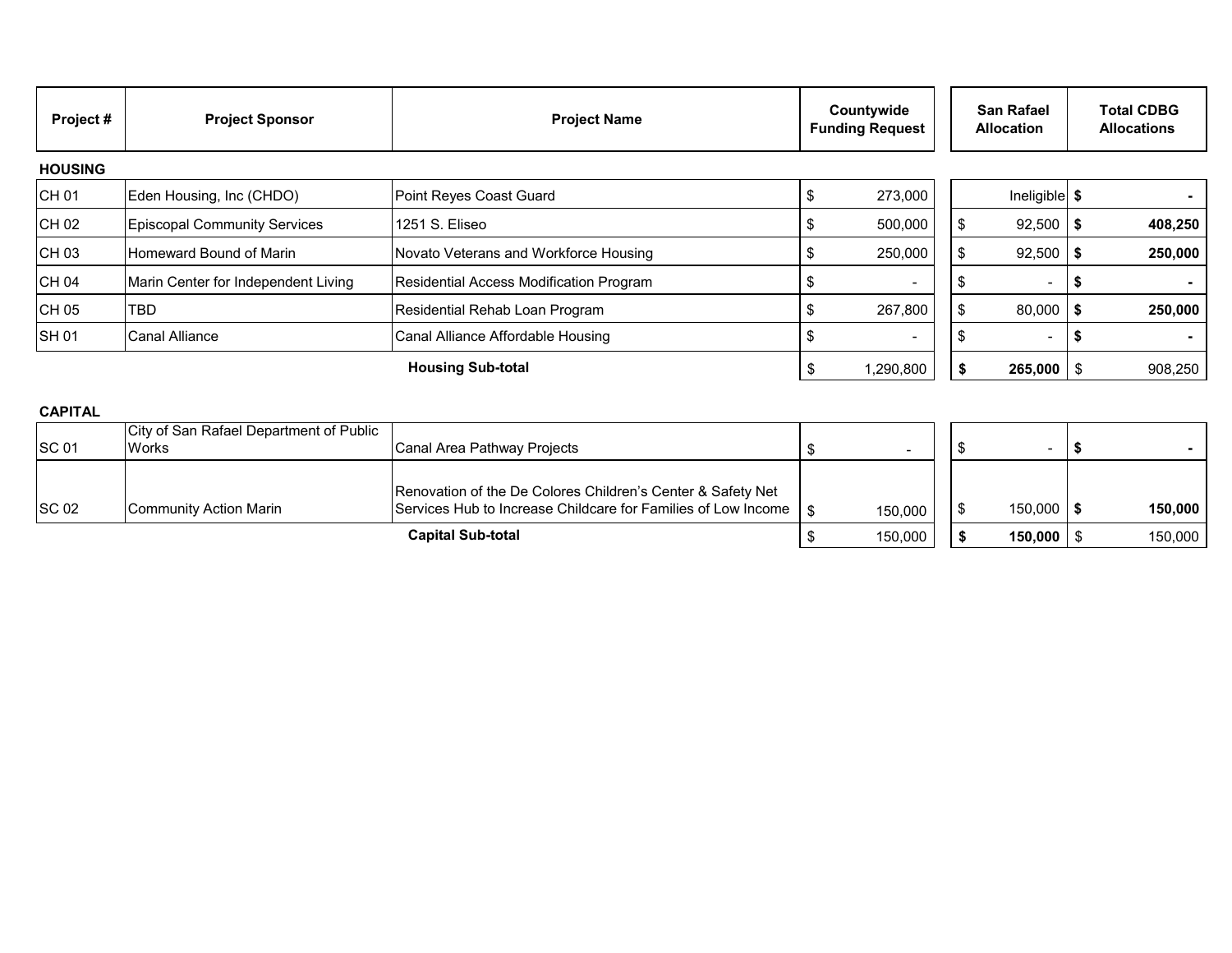| Project# | <b>Project Sponsor</b> | <b>Project Name</b> | Countywide<br><b>Funding Request</b> | <b>San Rafael</b><br><b>Allocation</b> | <b>Total CDBG</b><br><b>Allocations</b> |
|----------|------------------------|---------------------|--------------------------------------|----------------------------------------|-----------------------------------------|
|----------|------------------------|---------------------|--------------------------------------|----------------------------------------|-----------------------------------------|

#### **PUBLIC SERVICES**

| <b>CS 01</b> | Bambini Yoga Project                                                     | Wednesday Food Distribution Center at Martin Luther King Jr.<br>Academy                            | \$<br>17,674  | S   | $\overline{\phantom{0}}$     | \$   |         |
|--------------|--------------------------------------------------------------------------|----------------------------------------------------------------------------------------------------|---------------|-----|------------------------------|------|---------|
| CS 02        | Center for Employment Opportunities, Inc                                 | <b>Employment and Training Services for Formerly Incarcerated</b><br><b>Marin County Residents</b> | \$<br>15,000  | -\$ | $\overline{\phantom{0}}$     | - \$ |         |
| <b>CS 03</b> | <b>Community Action Marin</b>                                            | Driving to Thriving Project: Commercial Driver's License<br>Workforce Development Project          | \$<br>65,000  | \$  | $\qquad \qquad \blacksquare$ | - \$ |         |
| <b>CS 04</b> | Covia Foundation                                                         | Home Match Marin                                                                                   | \$<br>15,000  | \$  | 7,500                        | -\$  | 15,000  |
| <b>CS 05</b> | ExtraFood.org                                                            | Building an Equitable and Sustainable Food Safety Net in Marin<br>County                           | \$<br>25,000  | \$  | 7,750                        | l \$ | 15,000  |
| <b>CS 06</b> | Fair Housing Advocates of Northern<br>California                         | Fair Housing Counseling and Education                                                              | \$<br>75,000  | S   | Ξ.                           |      | 65,000  |
| <b>CS 07</b> | Family & Children's Law Center                                           | Domestic Violence Legal Services for Low Income Families                                           | \$<br>30,000  | \$  | 9,750                        | -\$  | 15,000  |
| <b>CS 08</b> | In Spirit                                                                | Food Stipend and Caregiver Financial Aid Expansion Program                                         | \$<br>48,800  | S   | -                            | - \$ |         |
| <b>CS 09</b> | Legal Aid of Marin                                                       | Keeping Marin Residents in their Homes                                                             | \$<br>40,000  | \$  | 22,000                       | \$   | 34,500  |
| <b>CS 10</b> | Marin County Dental Care Foundation                                      | Marin County Dental Care Foundation: Helping Children Smile                                        | \$<br>50,000  | \$  | -                            | - \$ |         |
| <b>CS 11</b> | <b>Multicultural Center of Marin</b>                                     | Equity in Access for Self-Sufficiency                                                              | \$<br>65,000  | \$  | $\overline{\phantom{0}}$     |      |         |
| <b>CS 12</b> | Vivalon                                                                  | Nourish by Vivalon                                                                                 | \$<br>65,000  | \$  | $\overline{\phantom{0}}$     |      |         |
| <b>SS 01</b> | City of San Rafael/Pickleweed Preschool   Preschool/Pickleweed Preschool |                                                                                                    | \$<br>44,424  |     | 23,000                       | l \$ | 23,000  |
|              |                                                                          |                                                                                                    | \$<br>555,898 |     | $70,000$   \$                |      | 167,500 |

**Total \$ 485,000**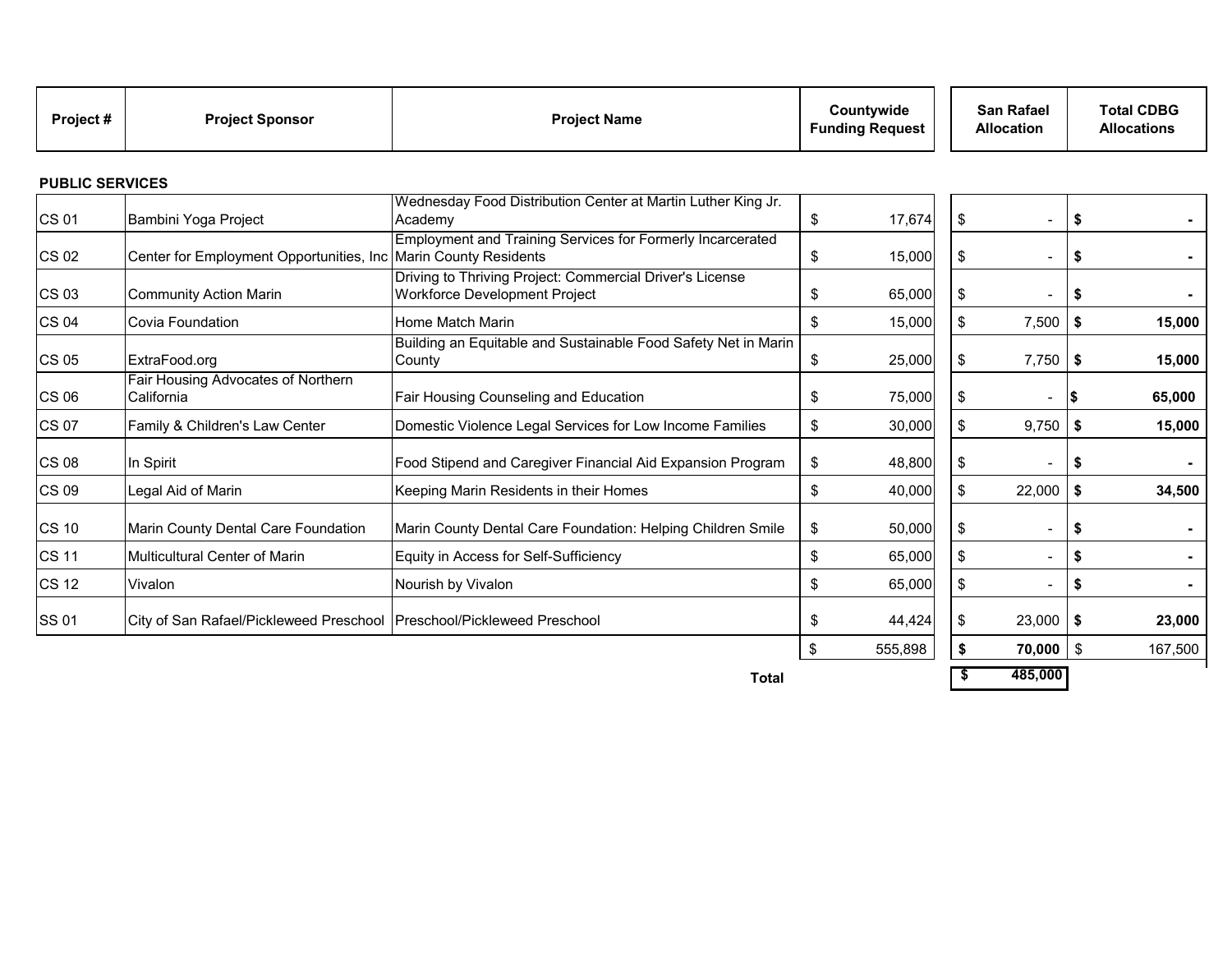COUNTY OF MARIN

# COMMUNITY DEVELOPMENT AGENCY HOUSING AND FEDERAL GRANTS DIVISION

# 2022 Countywide Priority Setting Committee

| <b>Name</b>          | <b>Affiliation</b>                         |
|----------------------|--------------------------------------------|
| Cathy Cortez         | At-Large Community Representative          |
| Loni Mahanta         | Lower Ross Community Representative        |
| Curtis Aikens Sr.    | <b>Novato Community Representative</b>     |
| <b>Darlene Goins</b> | San Rafael Community Representative        |
| Ida Green            | Southern Marin Community Representative    |
| PJ Feffer            | <b>Upper Ross Community Representative</b> |
| Madeline Nieto Hope  | West Marin Community Representative        |
| Jim Lynch            | <b>City of Belvedere Councilmember</b>     |
| <b>Catherine Way</b> | <b>City of Larkspur Councilmember</b>      |
| <b>Stephen Burke</b> | <b>City of Mill Valley Councilmember</b>   |
| Denise Athas         | <b>City of Novato Councilmember</b>        |
| Eli Hill             | <b>City of San Rafael Councilmember</b>    |
| Melissa Blaustein    | <b>City of Sausalito Councilmember</b>     |
| <b>Judy Arnold</b>   | <b>County of Marin Supervisor</b>          |
| Leila Mongan         | Town of Corte Madera Councilmember         |
| <b>Barbara Coler</b> | <b>Town of Fairfax Councilmember</b>       |
| Alexis Fineman       | Town of San Anselmo Councilmember          |
| <b>Holli Their</b>   | Town of Tiburon Councilmember              |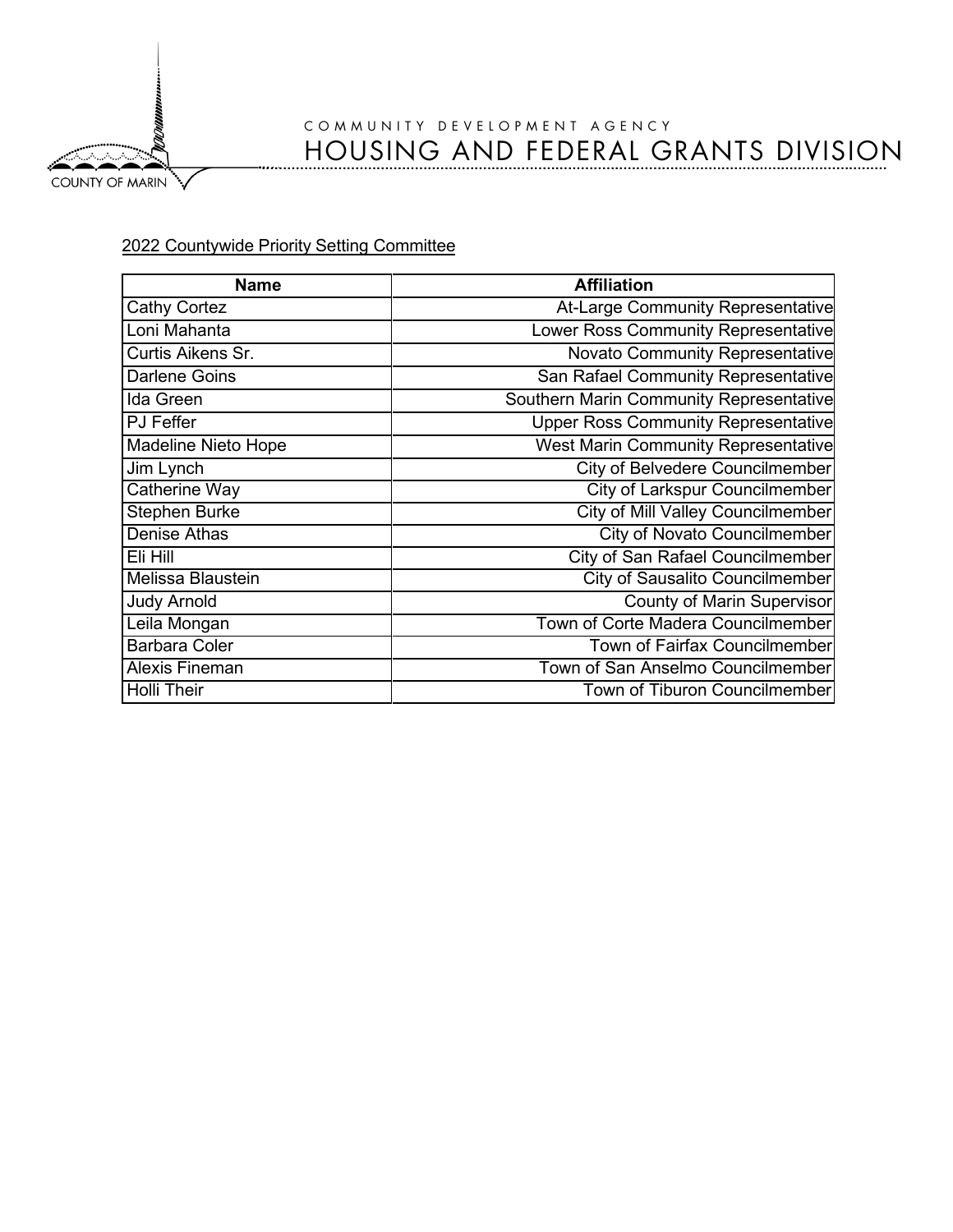# **2022-24 COMMUNITY DEVELOPMENT BLOCK GRANT AND HOME INVESTMENT PARTNERSHIPS PROGRAM APPLICATION GUIDELINES**

# **Application logistics:**

#### **Application Process and Timing**

- Applications will be open on **Monday, January 3, 2022**.
- Bidders Conference: Tuesday, January 11th, 2022 via Zoom. **Registration is required.**
	- o 11:00 am to 12:00 pm Public Service Projects: <https://us06web.zoom.us/meeting/register/tZ0qd-yqrTgtHdPnC7alxakdQGoDnJg47-6A>
	- o 1:00 to 2:00 pm Community Infrastructure/Capital and Housing Projects: <https://us06web.zoom.us/meeting/register/tZUofu6pqDkqE9LDPyuqfuEw8p6jPr8n5wJr>
- Application Office Hours via Zoom January 4 through January 24. **Registration is required.**
	- $\circ$  Tuesday January 4, 11, and 18 from 3-4 pm: <https://us06web.zoom.us/meeting/register/tZcrdOGqrzgjGd32GYsIxMGQ2gDENckO4fgs>
	- o Wednesday January 5, 12, and 19 from 1-2 pm: <https://us06web.zoom.us/meeting/register/tZIqcO2qrT8tE9HudS8R6UDKlVJ-CnIw3klV>
	- $\circ$  Thursday January 6, 13, and 20 from 12-1 pm: [https://us06web.zoom.us/meeting/register/tZAoceGppzosEtK-C2PRY\\_crFv-Y3zuqQtis](https://us06web.zoom.us/meeting/register/tZAoceGppzosEtK-C2PRY_crFv-Y3zuqQtis)
	- $\circ$  Friday January 7, 14, and 21 from 10-11 am: [https://us06web.zoom.us/meeting/register/tZ0lf-GhqjMjH9HvKMKr\\_yOuWV2LyKJdj9h9](https://us06web.zoom.us/meeting/register/tZ0lf-GhqjMjH9HvKMKr_yOuWV2LyKJdj9h9)
	- o Monday January 24 from 3-5pm, **LAST DAY to Submit**. https://us06web.zoom.us/meeting/register/tZIkcO6qrD0uGNXDSaFGG1Cb77Y--\_gBYfEi
- Applications will be due on **Monday, January 24, 2022, no later than 5:00 PM.** Authorized hardcopy submissions must be in hand - **POSTMARKS WILL NOT BE ACCEPTED.**
- Federal Grants staff will review applications between January and March.
- Public hearings to determine recommendations will be held March-April 2022.
- The Board of Supervisors will hold the final public hearing to approve final recommendations in May.
- County of Marin will submit approved recommendations to HUD on May 15.

#### **Application submittal**

Submissions should be made through the online application form available on the Federal Grants webpage at [www.marincounty.org/federalgrants.](http://www.marincounty.org/federalgrants)

## **It is recommended that applicants complete the application questions in a document saved to a local computer prior to completing the online form for submission.**

Under certain circumstances emailed and mailed hard copy applications will be accepted. Please contact staff at [federalgrants@marincounty.org](mailto:federalgrants@marincounty.org) for a reasonable accommodation if you are unable to submit the application using the online form.

Applications submitted in Spanish or Vietnamese will be accepted via email or hardcopy.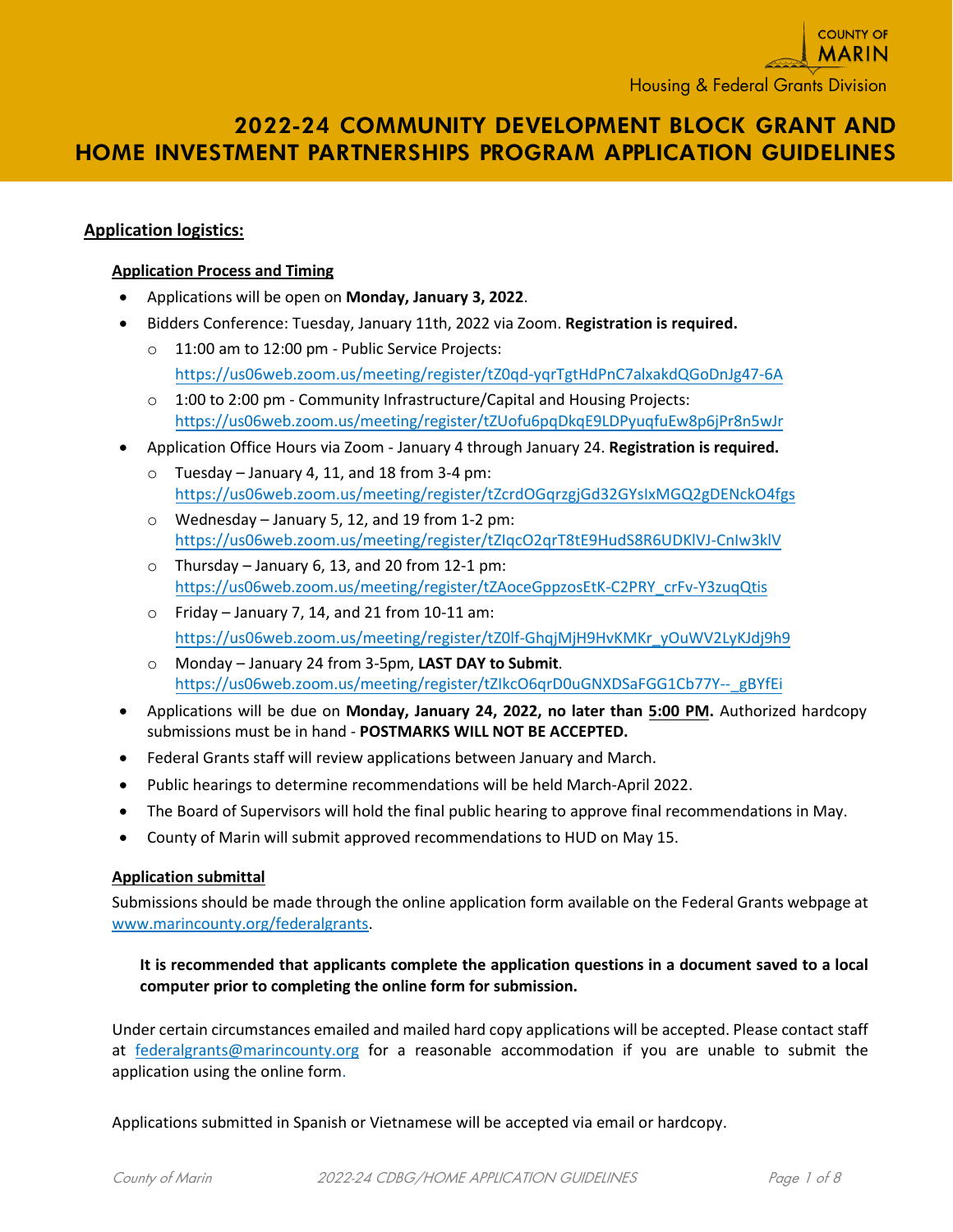#### **Average Annual Grant Size**

- Public service grants are typically awarded between \$15,000 and \$65,000.
- Community Infrastructure/Capital improvement grants range from \$30,000 to \$200,000, depending on the project scope.
- Housing grants vary from \$30,000 to \$500,000, depending on the project scope.

## **Eligible Applicants and Projects**

- Applicants must either be a nonprofit, government entity, or have a fiscal sponsor that is a nonprofit or government entity. Individuals are not eligible for funding.
- To ensure affordable housing is dispersed throughout the county, CDBG and HOME funds cannot be used for housing projects in the Canal Neighborhood of San Rafael or Marin City.
- To learn more about eligible and ineligible activities, review these guides to [eligible CDBG activities](https://www.hudexchange.info/resource/89/community-development-block-grant-program-cdbg-guide-to-national-objectives-and-eligible-activities-for-entitlement-communities/) and [eligible HOME activities.](https://www.hudexchange.info/resources/documents/HOME-CDBGGuidebook.pdf)
- Projects **cannot be located in a Floodway** and projects in a **Special Flood Hazard Zone must have flood insurance**. Use this to verify if your project is in a floodway/zone: [https://msc.fema.gov/portal/home.](https://msc.fema.gov/portal/home)

#### **Important Points to Keep in Mind for Applications and Project Planning**

- Applications are for a 2-year cycle. This application will be used to fund projects in program years 2022- 23 and 2023-24<sup>[1](#page-12-0)</sup>.
- Minimum grant size is \$15,000 per year.
- Organizations may only apply for **one project** in each category of funding. (Eg. an organization may apply for funding under the Public Service category and the Community Infrastructure/Capital category.)
- **Only complete applications submitted on-time will be considered for funding**.
- Complete applications include the **application document, project budget, and organization budget.**
- Housing funding will first prioritize projects that provide **Family Housing and/or a Land trust model** in eastern Marin that provides home ownership opportunities, with specific inclusion for African Americans.
- CDBG public service funds will first prioritize projects that provide **Basic Health Services; Children, Youth, and Parent Support Services; Food Security; and Housing Support Services**. Detailed descriptions are available on page 4.
- Housing projects built before 1978 will require lead testing or proof of past testing/treatment in accordance with the [Lead Safe Housing Rule.](https://www.hudexchange.info/programs/lead-based-paint/lshr-toolkit/introduction/?utm_source=HUD+Exchange+Mailing+List&utm_campaign=efb1c21d86-New_Lead_Safe_Housing_Rule_Toolkit&utm_medium=email&utm_term=0_f32b935a5f-efb1c21d86-19449209) **Project scopes should consider this and include these costs.**
- Staff will pursue reprogramming of funds for projects that do not make substantial progress in the initial funding year.

# **Notice of Funding Availability: Community Development Block Grant ("CDBG") and Home Investment Partnership Program ("HOME") For 2022-24 application cycle**

The Marin County Community Development Agency's Housing and Federal Grants Division is pleased to announce the opening of the application period for the CDBG and HOME programs.

<span id="page-12-0"></span><sup>&</sup>lt;sup>1</sup> Staff reserve the right to open the application in 2023-24, if deemed necessary.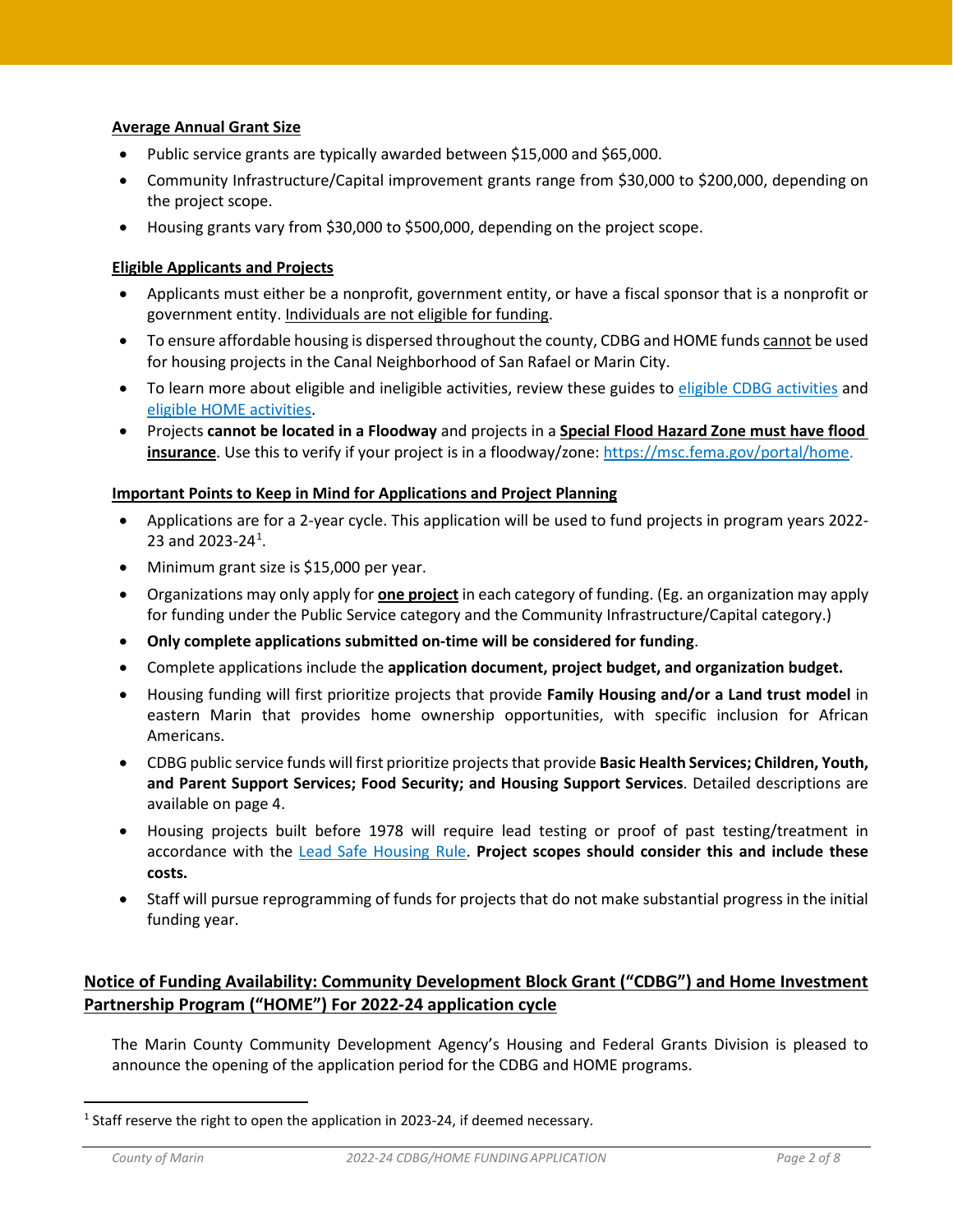## **Overview**

Federal funding through the Community Development Block Grant (CDBG) program provides communities with resources to address a wide range of unique community development needs. The CDBG entitlement program allocates annual grants to larger cities and urban counties to develop thriving communities by providing funding to assist in the creation of affordable housing, a suitable living environment, and expanded economic opportunities for low and moderate-income persons. The Home Investment Partnerships Program (HOME) funds the creation, preservation, and rehabilitation of affordable housing for low income households. The programs are managed by the Federal Department of Housing and Urban Development (HUD).

## National objectives for funding

Each activity funded by CDBG must meet one of the following national objectives for the program. Each application must clearly state which objective the proposed project addresses.

- Benefit low and moderate-income persons.
- Prevention or elimination of slums or blight.
- Address community development needs having a particular urgency because existing conditions pose a serious and immediate threat to the health or welfare of the community for which no other funding is available.

#### Priority Setting Committee local thresholds for funding

All applications are assessed using the following as thresholds for funding:

- Support projects that Affirmatively Furthering Fair Housing and have the commitment and capacity to engage in Affirmative Marketing.
- Prioritize projects that serve members of the protected classes as defined by HUD (race, color, religion, national origin, sex, disability, and familial status).
- Prioritize projects that serve low-income persons.

#### Evaluation Criteria:

All applications are assessed on the following baseline criteria:

- Readiness—can awarded funds be completely expended during the grant year.
- Sustainability—does the organization have capacity to sustain a project or program beyond this federal funding period?
- Effectiveness and Accountability—does the organization have the capacity and track record to effectively conduct the project and administer federal funds? Are there current or upcoming organizational leadership transitions?
- Prioritize greatest impact.

## The Countywide Priority Setting Committee has approved funding priorities for Housing and Public Services dollars that consider projects in the following categories first:

Funding priorities for Housing funds:

- Family Housing
- Land trust model in eastern Marin<sup>[2](#page-13-0)</sup> that provides home ownership opportunities, with specific inclusion for African Americans.

<span id="page-13-0"></span><sup>&</sup>lt;sup>2</sup> Eastern Marin in this case is defined as all of the areas of Marin, except for West Marin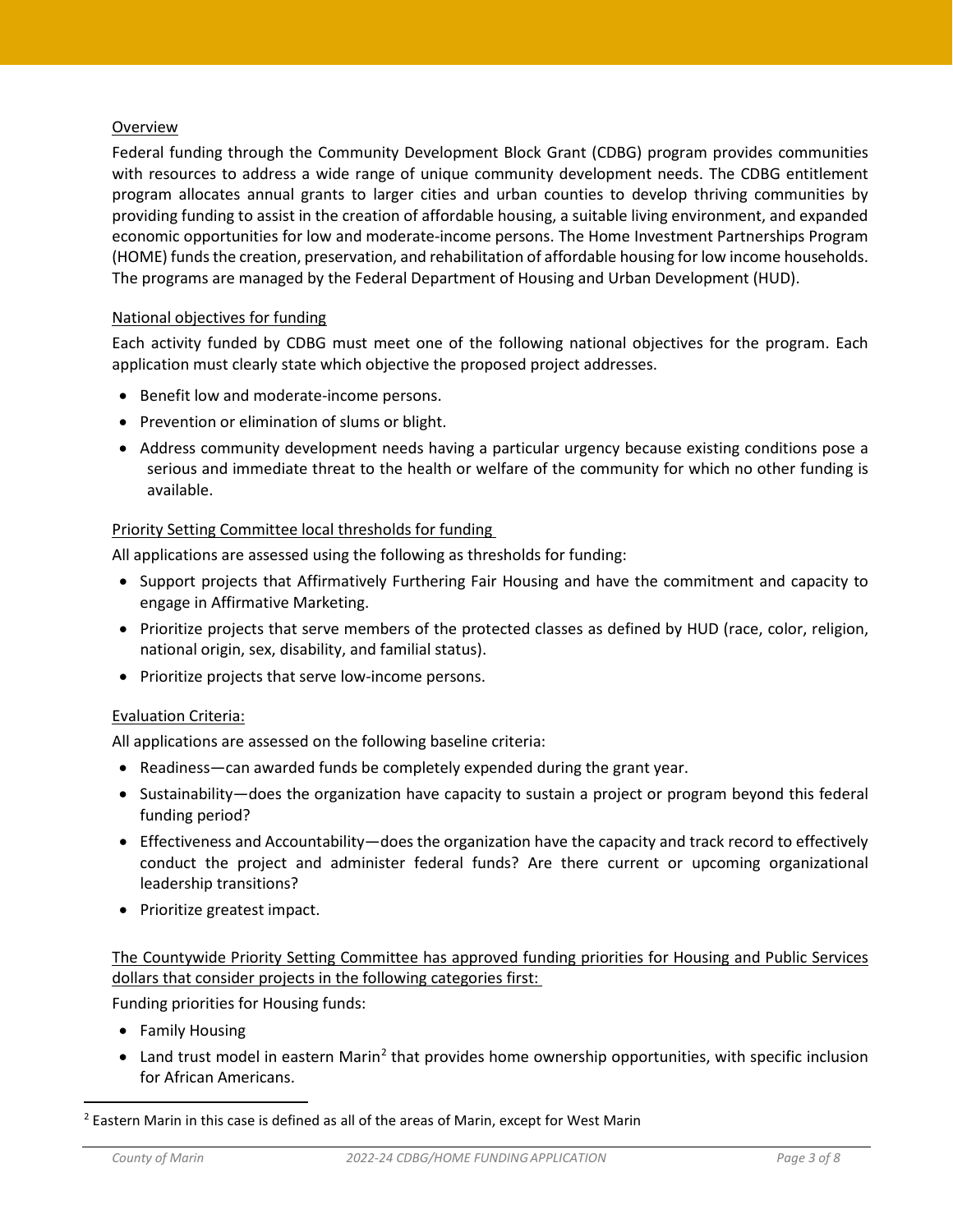Funding priorities for Public Service funds:

- **Basic Health Services** includes services that prevent or treat medical conditions for individuals who are un-insured, under-insured, or people with low incomes who cannot afford their deductible. Programs and services include but are not limited to preventative health such as immunizations, well-child care from birth, periodic health evaluations for adults, voluntary family planning services, children's eye and ear examinations conducted to determine the need for vision and hearing correction, and hygiene services. Services may also include medically necessary emergency health care, inpatient and outpatient treatment, diagnostic laboratory and diagnostic and therapeutic radiologic services, and provision of prescription drugs.
- **Children, Youth, and Parent Support Services** includes services that target low-income families and address disparities in access to early childhood education, high costs of childcare county wide, and family self-sufficiency. Programs and services include but are not limited to supporting childcare scholarships, student extracurricular activities, parent engagement and training, case management, therapeutic services, transportation, home visitations, and family legal supports.
- **Food Security** includes services that provide physical and/or economic access to food to meet dietary needs for a productive and healthy life. Programs and services include but are not limited to free meal sites, food banks, grocery subsidies, home delivered meals, and other programs that provide food to people in need.
- **Housing Support Services** includes services that assist individuals in accessing stable housing, prevent discrimination in housing choice, and aid renters in maintaining stable housing. Programs and services include but are not limited to fair housing counseling, legal support, housing locators, and down payment and rental assistance.

While this priority list does not preclude the funding of other types of projects, it provides staff with further direction when evaluating applications that meet both the national and local baseline thresholds.

#### Project budgets:

Detailed project budgets including sources and uses of funds to complete the project are required.

#### **Public Services:**

Project budgets for all public service project applications should cover a 1-year time period only. Year two funding allocations will be based on the 1-year budget in relation to outcomes achieved and HUD funding levels.

#### **Community Infrastructure/Capital and Housing:**

Project budgets for community infrastructure/capital and housing project applications should be developed spanning a two-year time period, with specific outcomes and line items associated with each year. If your project has received planning approvals, has an environmental review on file, and is ready to move forward in a 1-year time frame please indicate so.

#### Income verifying clients:

All applicants are required to income qualify beneficiaries of services provided with CDBG and HOME funds. Under CDBG regulations HUD presumes the following groups to be low-income and **income verification is not required**: abused children, battered spouses, the elderly, adult persons with serious disabilities, individuals who are homeless, illiterate persons, and migrant farm workers. Removal of architectural barriers to assist seniors and adults with severe disabilities would fall under this category of Presumed Benefit.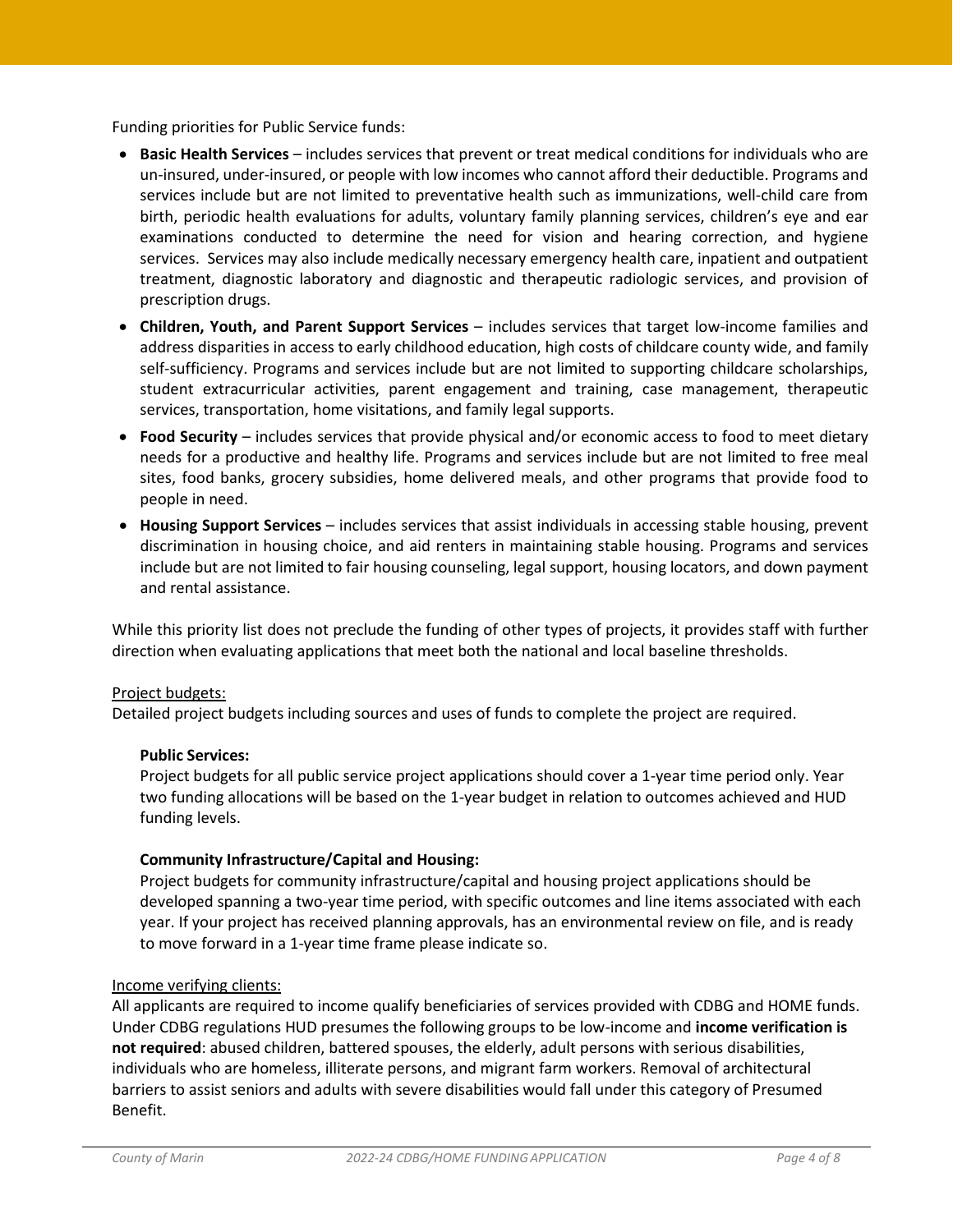## **Marin County Federal Grants Program Overview**

All of the eleven cities and towns in Marin County and the County of Marin participate in the Federal Grants program through a cooperation agreement. The cooperation agreement establishes a Countywide Priority Setting Committee to oversee the Federal Grants program and is renewed every three years. The cooperation agreement allows Marin County to be defined as an "urban county" for CDBG and enables it to receive a direct CDBG funding allocation. Novato and San Rafael are eligible to receive CDBG funding as entitlement cities because their populations exceed 50,000 persons. However, both cities have chosen to continue with the cooperation agreement to assure that Marin meets the population standard for urban counties and to streamline funding processes for applicants.

The County is divided into three (3) planning areas: Novato, San Rafael, and County Other. Each planning area receives a portion of the overall allocation based on an analysis of the most recent Census Data looking at population, the extent of poverty, and the extent of housing overcrowding, with the provision that the extent of poverty be counted twice.

The total CDBG allocation for Marin County has been about \$1.5 Million dollars annually and HOME is about \$800,000 annually. Staff will make funding recommendations based on these previous allocations.

#### Marin County Allocation Formula:

The Federal Grants program is administered by staff in the Marin County Community Development Agency. Federal regulations for CDBG limit the amount of administrative costs to 20% of the available grant funds. In addition, public services are limited to 15% of available grant funds. 40% of funds are allocated to housing and the remaining 25% of funding is available for community infrastructure/capital improvement projects and/or housing.

HOME funds are used exclusively for affordable housing serving low and very low-income. Federal regulations limit the amount of administrative costs to 10% of the available grant funds.

#### Selection Process:

The Novato City Council and San Rafael City Council hold public hearings on all CDBG applications for their respective planning areas and make a funding recommendation to the Board of Supervisors.

The Countywide Priority Setting Committee makes funding recommendations for the County Other planning area and HOME Program funding to the Board of Supervisors.

#### Requirements for Grant Disbursement:

All recipients will be required to enter into a contract with the County of Marin. This contract will include:

- Scope of service and use of funds.
- Expected outcomes.
- Compliance with certain administrative requirements and accounting records.
- Agreement to affirmatively further fair housing and conduct affirmative marketing.
- Non-discrimination.

All projects will require Federal **environmental review** clearance (NEPA). This is required even for projects that are not subject to CEQA. The Housing and Federal Grants Division is responsible to conduct the environmental review. Awardees should note that project funds may not be spent until the environmental review has been completed.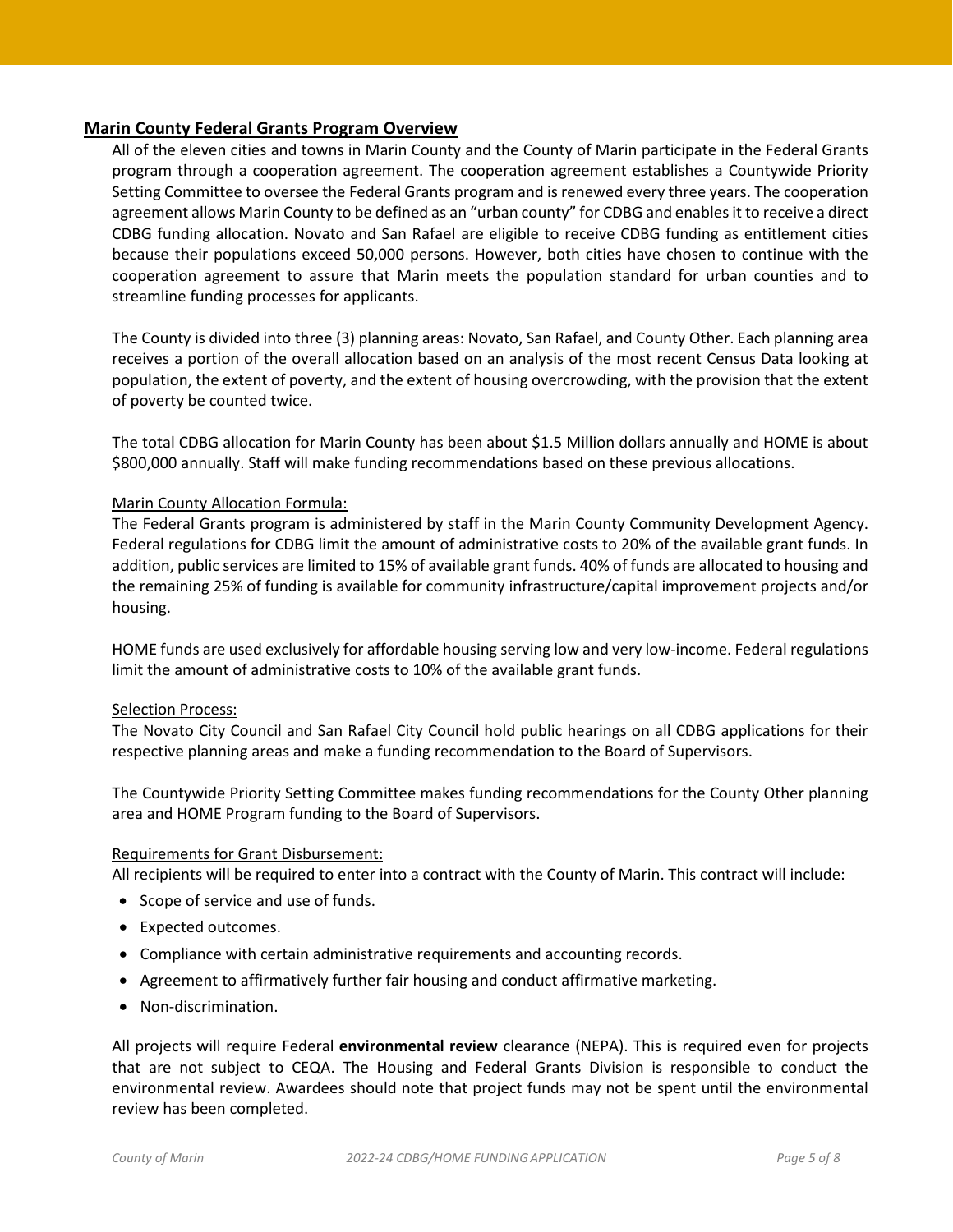All community infrastructure/capital projects and some housing projects will be subject to the Federal Davis-Bacon Act regarding prevailing wages for construction workers. Davis Bacon often has standards that differ from California prevailing wage standards.

A lien is placed on all community infrastructure/capital and housing improvement projects. This lien must be repaid if the property is ever sold. The lien amount is not fixed and will be calculated as the amount of funding to the current value. The lien will increase as the value of the property rises. This lien has no time limit. The lien can be assumed by another nonprofit.

HOME will establish regulatory agreements dictating the affordability of the property and/or HOME units.

#### **Commonly Used Terms**

*[Affirmatively Furthering Fair Housing](https://www.hudexchange.info/programs/affh/)*: Taking meaningful actions, in addition to combating discrimination, that overcome patterns of segregation and foster inclusive communities free from barriers that restrict access to opportunity based on protected characteristics. Specifically, affirmatively furthering fair housing means taking meaningful actions that, taken together, address significant disparities in housing needs and in access to opportunity, replacing segregated living patterns with truly integrated and balanced living patterns, transforming racially and ethnically concentrated areas of poverty into areas of opportunity, and fostering and maintaining compliance with civil rights and fair housing laws. Public service projects can affirmatively further fair housing by providing access to opportunities and by transforming racially and ethnically concentrated areas of poverty into areas of opportunity.

*Affirmative Marketing:* Through an affirmative marketing plan, a housing and service provider indicates what special efforts they will make to reach out to potential tenants or applicants who might not normally seek housing or services in their project and identify those least likely to apply and market to them.

*[Community Housing Development Organization \(CHDO\)](https://www.hudexchange.info/programs/home/home-chdo/#policy-guidance)***,** is a private nonprofit, community-based organization that has staff with the capacity to develop affordable housing for the community it serves. To qualify for designation as a CHDO, the organization must meet certain requirements pertaining to their legal status, organizational structure, and capacity and experience. At least 15% of HOME funds must be allocated to CHDOs. A minimum requirement to be a CHDO is that at least one-third of the board membership are either low-income, residents of low-income neighborhoods, or are elected as representatives of low-income neighborhood organizations.

*Community Development Block Grant (CDBG):* funds local [community development](https://en.wikipedia.org/wiki/Community_development) activities such as [affordable housing,](https://en.wikipedia.org/wiki/Affordable_housing) [anti-poverty programs,](https://en.wikipedia.org/wiki/Poverty_reduction) and infrastructure development.

*Construction of Housing:* Under this category, CDBG funds may be used in certain specified circumstances to finance the construction of new permanent residential structures. Eligible uses include acquisition of sites, site improvements to publicly-owned land to enable the property to be used for the new construction of housing (provided the improvements are undertaken while the property is still in public ownership) and the cost of disposing of real property acquired with CDBG funds, which will be used for new construction of housing.

*Countywide Priority Setting Committee (PSC):* oversees the distribution of federal funds through the Community Development Block Grant program (CDBG) and HOME Investment Partnerships Program (HOME)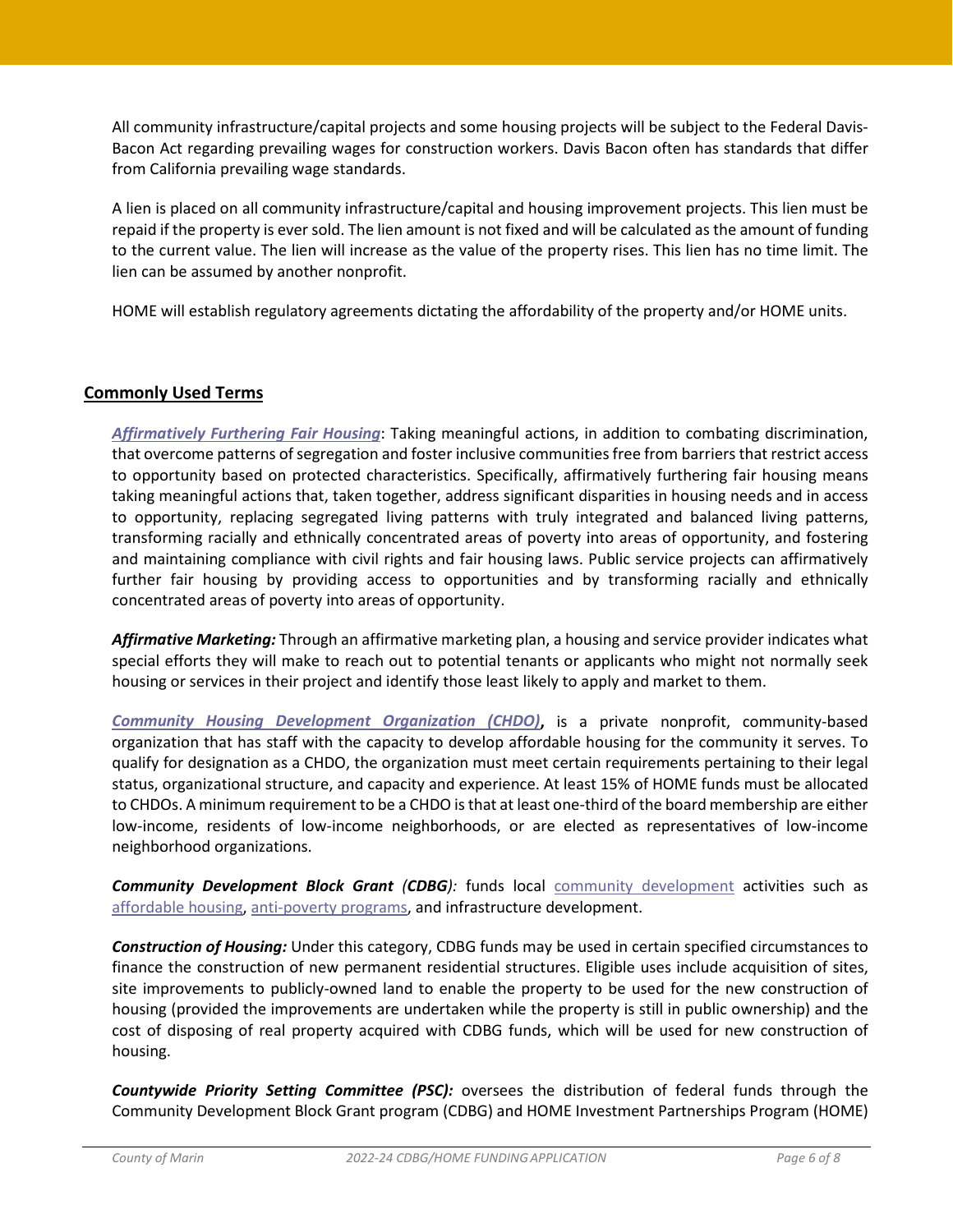to support a variety of community-based projects, including affordable housing, community facilities, and public services such as childcare scholarships and services for individuals with disabilities. The PSC establishes funding priorities and reviews applications from local nonprofit and public agencies. The PSC includes a member of the Board of Supervisors, 10 city/town council members, as well as seven (7) community members representing six (6) regions spanning Marin and an at-large member representing the County.

*[Davis-Bacon:](https://www.hud.gov/sites/documents/4812-LRGUIDE.PDF)* The Davis–Bacon Act of 1931 is a United States federal law that establishes the requirement for paying the federally established prevailing wages on construction projects for laborers and mechanics.

*Demographics:* HUD changed the data collection requirements regarding race/ethnicity categories during program year 2002-2003. These changes reflect Office of Management and Budget 1997 standards establishing that "Hispanic" is not a race category, but an ethnic category that cuts across all races. Those who are White, Black, Asian, Pacific Islander, American Indian, or a multi-race may also be counted as being of Hispanic ethnicity. As such, when asking the individual/household to select a race category, the individual/household must also state whether they are of Hispanic ethnicity. For example, an individual/household of Mexican descent would likely state their race as either American Indian or White, and would also fall under the category of "also Hispanic."

*Housing and Federal Grants Division:* Staffed by the Marin County Community Development Agency, Housing and Federal Grants provides Marin communities with resources to address a wide range of unique community development needs and Housing Policy**.** 

**HOME Investment Partnerships Program (HOME):** funds a wide range of activities including building, buying, and/or rehabilitating affordable housing for low-income people. HOME projects must match every dollar of HOME funds used with 25 cents from nonfederal sources, which may include donated materials or labor, the value of donated property, proceeds from bond financing, and other resources.

#### *[HUD](https://www.hud.gov/)*: US Department of Housing and Urban Development

*[Protected classes](https://en.wikipedia.org/wiki/Fair_Housing_Act)*: Under federal anti-discrimination law, a protected class is a group of people with a common characteristic who are legally protected from discrimination on the basis of that characteristic. The following characteristics are protected by the Federal Fair Housing Act: race, color, religion, national origin, sex, disability, and familial status (this last term refers to the presence of at least one child under 18 years old, and also protects prospects and tenants who are pregnant or in the process of adopting a child).

*[Public Services:](https://www.hudexchange.info/onecpd/assets/File/Basically-CDBG-State-Chapter-7-Public-Services.pdf)* CDBG funds can be used for activities that benefit low- and moderate-income people, such as childcare, health care, job training, recreation programs, education programs, public safety services, fair housing activities, services for senior citizens, services for homeless persons, drug abuse counseling and treatment, energy conservation counseling and testing, and homebuyer down payment assistance. To be eligible for funding, public services must be either a new service or provide a quantifiable increase in the level of a service. No more than 15% of CDBG funds can be used for public services.

*Rehabilitation:* CDBG funds may be used to finance the costs of rehabilitation as shown below.

*Residential*—Residential property, whether privately or publicly owned. This includes manufactured housing when such housing constitutes part of the community's housing stock.

*Commercial/industrial*—Commercial or industrial property, but where such property is owned by a for-profit, rehabilitation under this category is limited to exterior improvements of the building and the correction of code violations.